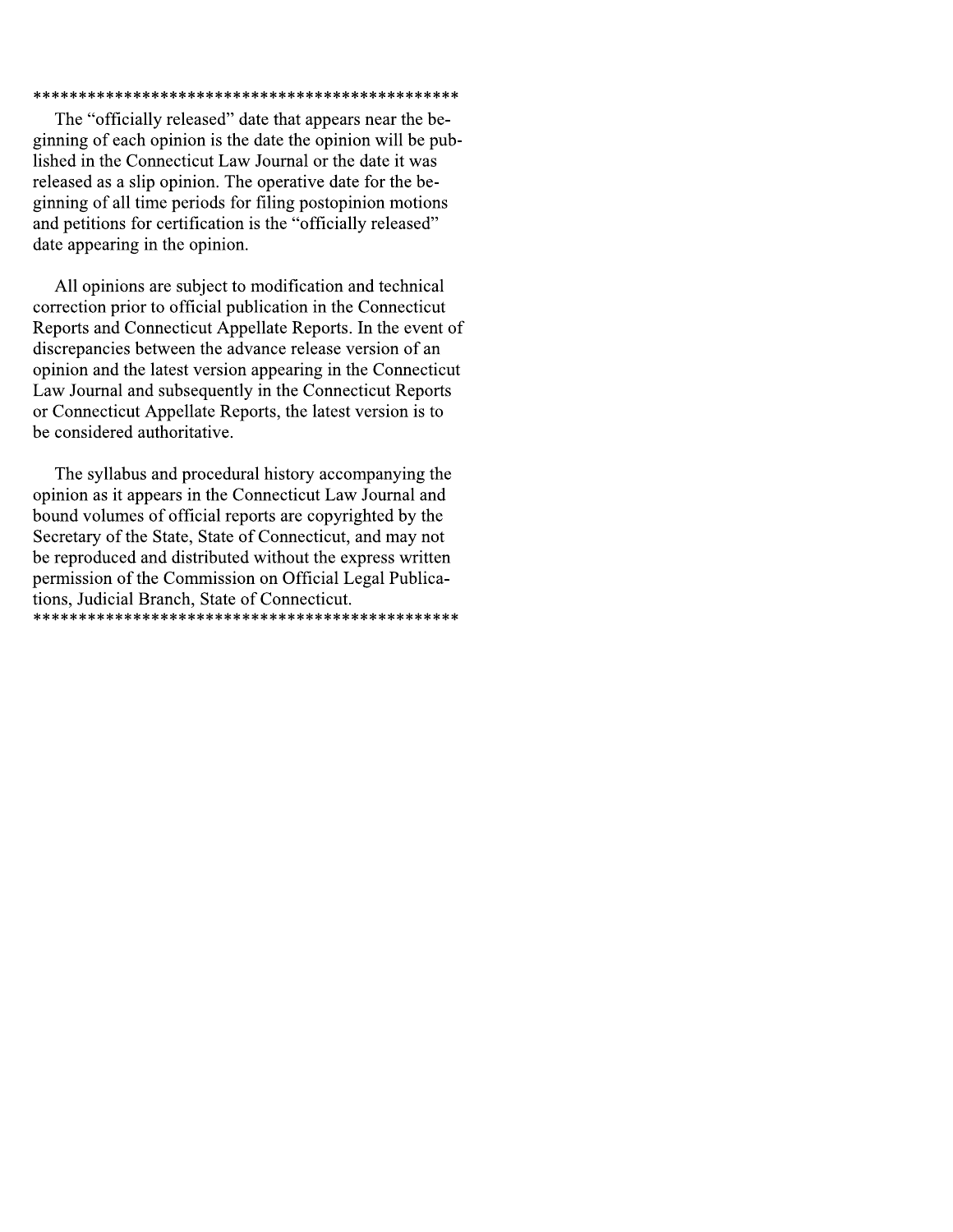## STATE OF CONNECTICUT *v.* ROBERT JOHN PURCELL (AC 38206)

#### Alvord, Keller and Dennis, Js.

#### *Syllabus*

The defendant, who had been convicted of three counts risk of injury to a child in connection with four separate incidents, appealed to this court, claiming, inter alia, that the trial court abused its discretion when it denied his motion for a mistrial after the mother of the minor victim testified that the victim had been diagnosed with post-traumatic stress disorder. The defendant also claimed that the court improperly denied his motion to suppress certain statements that he had made to two police officers during a custodial interrogation. After the officers advised the defendant of his constitutional rights, he told them that he had consulted with an attorney, who advised him not to talk to them about anything that could be misconstrued as inappropriate or about other matters pertaining to the victim's allegations. The defendant expressed to the officers misgivings about his attorney's advice, but continued talking with them and thereafter stated, inter alia, ''See, if my lawyer was here, I'd . . . we could talk. That's, you know, that's it," and, "I'm supposed to have my lawyer here. You know that.'' On appeal, the defendant claimed that the officers violated his federal and state constitutional rights when they failed to cease questioning him because the statements at issue constituted clear and unequivocal invocations of his right to counsel. The defendant further claimed that even if the statements were ambiguous or equivocal, the officers were required under the article first, § 8, of the state constitution to cease questioning him and to clarify his statements. The defendant also asserted that the harmfulness of the mother's testimony about the victim's diagnosis could not be cured by the instruction that the court gave to the jury immediately after the testimony because the diagnosis related to the victim's credibility, which was crucial to the state's case in light of the lack of physical evidence that the defendant sexually assaulted the victim. *Held*:

- 1. This court found unavailing the defendant's claim that the trial court abused its discretion in denying his motion for a mistrial, which was based on his assertion that the jury's verdict was substantially swayed by testimony from the victim's motherthat the victim had been diagnosed with post-traumatic stress disorder and that the testimony about the diagnosis constituted harmful error that could not be cured by the trial court's instruction to the jury immediately thereafter: the diagnosis of post-traumatic stress disorder was mentioned only during the mother's testimony, the court instructed the jury that the diagnosis had nothing to do with the evidence, and that the jury should ignore and not make any decision on the basis of that testimony, and the defendant offered no reason why that instruction was insufficient to break the link between the diagnosis and the charges against the defendant, and to prevent the jury from considering the isolated statement of the victim's mother during its deliberations; moreover, notwithstanding the defendant's assertion that the testimony constituted an improper endorsement of both his guilt and the victim's credibility, the jury's requests during deliberations to hear certain statements and to rehear portions of the victim's testimony suggested that although the question of the victim's credibility was a difficult one, the jury's finding that the defendant was not guilty of sexual assault with respect to any of the alleged incidents and was not guilty of an additional count of risk of injury to a child as charged indicated that the jury did not find all of the victim's testimony to be credible.
- 2. The trial court properly denied the defendant's motion to suppress the statements that he made to the police officers during their custodial interrogation of him, as he did not clearly and unequivocally invoke his right to counsel and, thus, the officers were not required to cease questioning him:

a. Invocation of one's right to counsel requires, at a minimum, some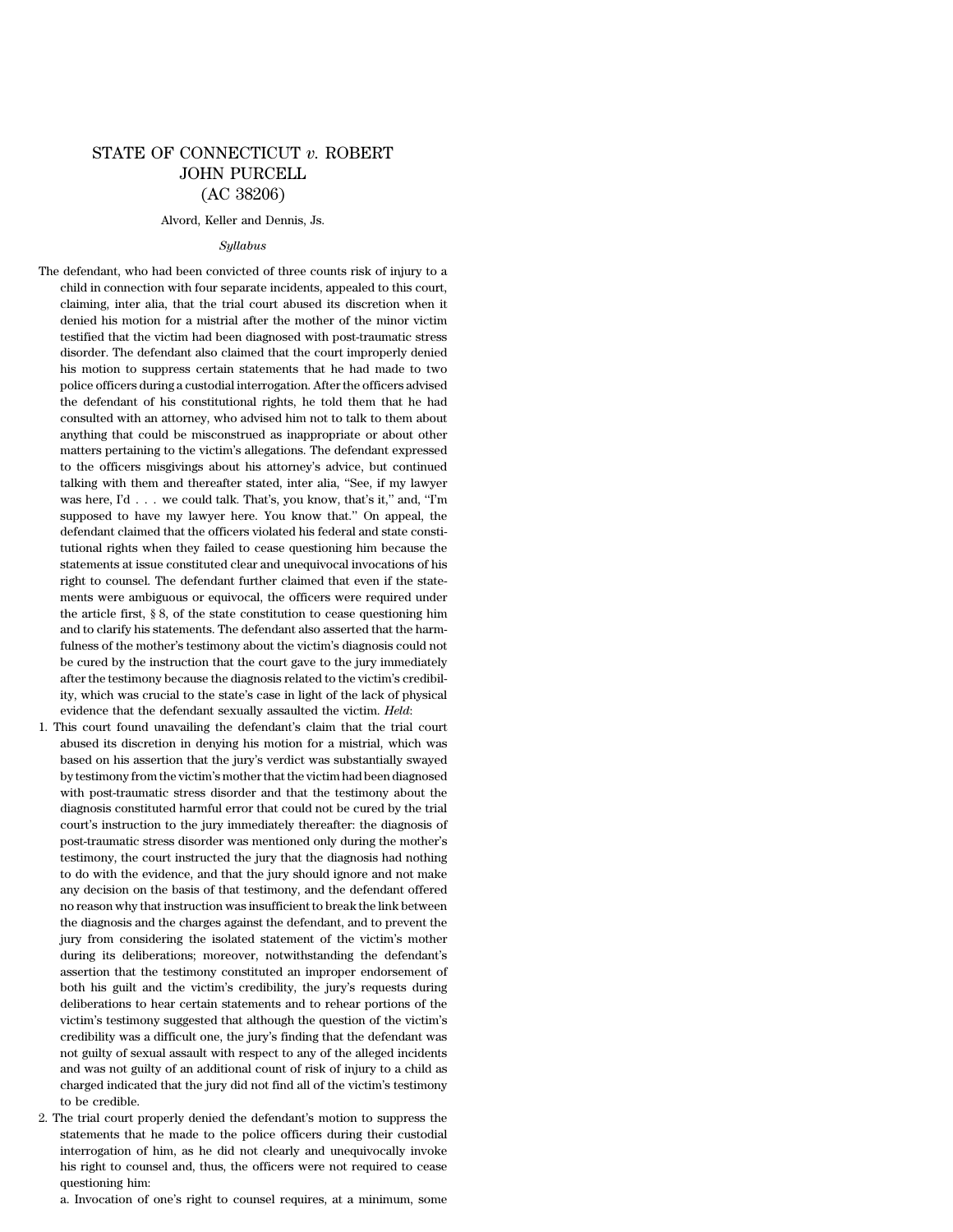statement that reasonably can be construed as an expression of a desire for the assistance of counsel, and this court concluded that a reasonable police officer under the circumstances here would not have understood as a clear and unequivocal request for counsel the defendant's statements, ''See, if my lawyer was here, I'd . . . we could talk. That's, you know, that's it,'' and, ''I'm supposed to have my lawyer here. You know that''; although the defendant expressed to the officers misgivings about his attorney's advice, he continued talking with them, and the defendant's references to counsel might have been an attempt to persuade the officers to limit the interview's scope, a reiteration of his attorney's advice not to speak about the incidents at issue without counsel present, a request for an attorney or an expression that it was prudent to have an attorney present, rather than a request by the defendant that he actually wanted to speak to an attorney before proceeding with the interview.

b. Contrary to the defendant's unpreserved claim that article first, § 8, of the state constitution provided greater protection than does the federal constitution by requiring that the police officers cease questioning him to clarify any ambiguous or equivocal references to counsel that he made during the custodial interrogation, a review of this state's constitutional language, precedents and history did not disclose any meaningful difference between the state and federal constitutional protections against compulsory self-incrimination, courts in the majority of other states have concluded that their state constitutions do not afford greater protections in this context than does the federal constitution, the reasoning of other states' courts that have found greater protections in their state constitutions was unpersuasive, and the defendant's policy arguments were insufficient to justify any divergence from this state's Supreme Court precedent that the self-incrimination and due process clauses of article first, § 8, are coextensive with their federal counterparts and, therefore, this court declined to adopt a new state constitutional standard with respect to ambiguous or equivocal references to counsel.

Argued April 5—officially released July 4, 2017

## (Appeal from Superior Court, judicial district of New Haven, O'Keefe, J.)

#### *Procedural History*

Substitute information charging the defendant with four counts of the crime of risk of injury to a child, two counts of the crime of sexual assault in the second degree and with the crime of sexual assault in the first degree, brought to the Superior Court in the judicial district of New Haven, where the court, *O'Keefe, J*., denied the defendant's motion to suppress certain evidence; thereafter, the matter was tried to the jury; subsequently, the court denied the defendant's motion for a mistrial; verdict and judgment of guilty of three counts of risk of injury to a child, from which the defendant appealed to this court. *Affirmed*.

*Richard Emanuel*, for the appellant (defendant).

*Timothy J. Sugrue*, assistant state's attorney, with whom, on the brief, were *Patrick J. Griffin*, state's attorney, and *Seth R. Garbarsky*, senior assistant state's attorney, for the appellee (state).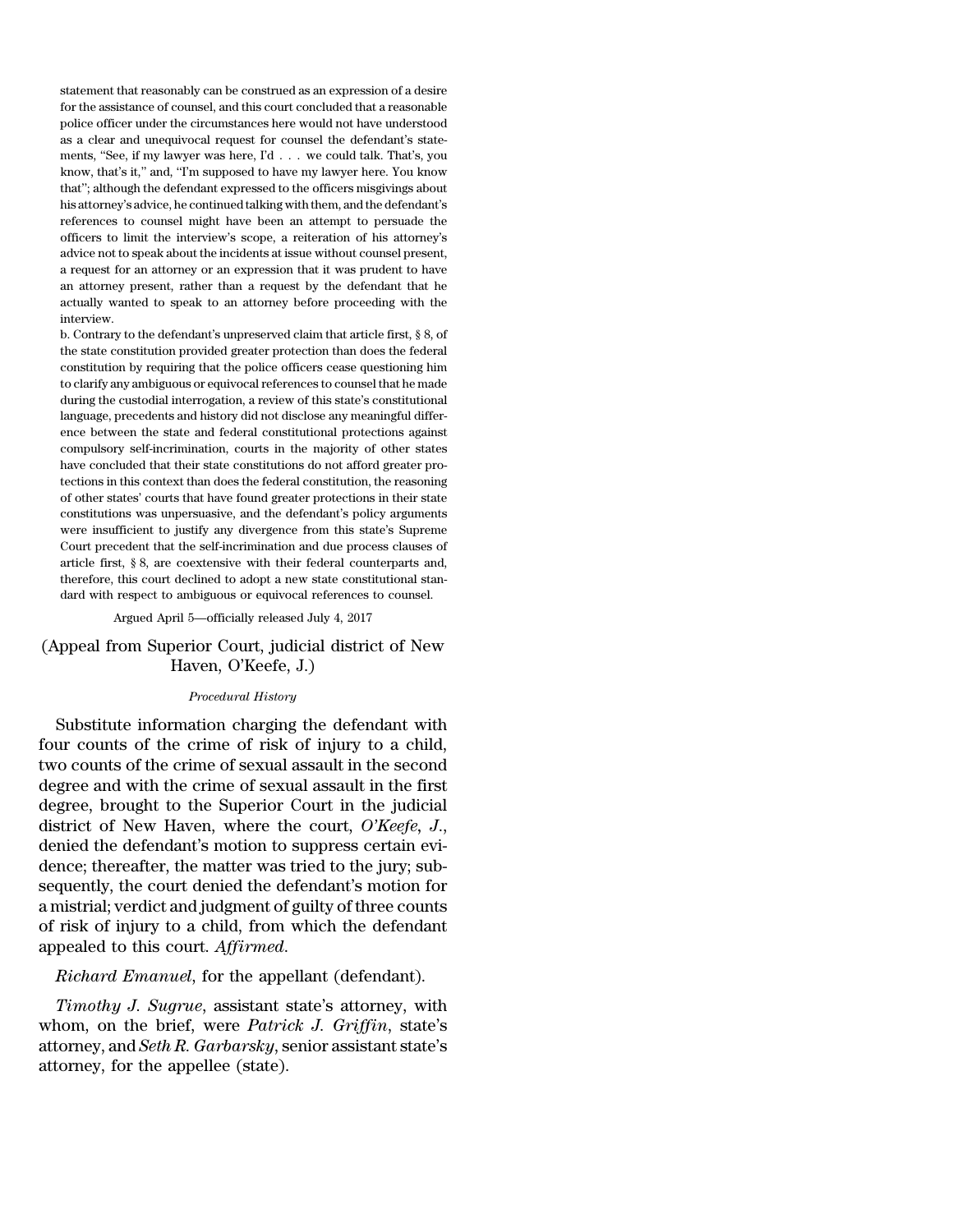#### *Opinion*

ALVORD, J. The defendant, Robert John Purcell, appeals from the judgment of the trial court, rendered after a jury trial, of conviction of one count of risk of injury to a child in violation of General Statutes § 53- 21 (a) (1) and of two counts of risk of injury to a child in violation of General Statutes  $\S 53-21$  (a) (2).<sup>1</sup> The jury found the defendant not guilty of one count of sexual assault in the first degree in violation of General Statutes § 53a-70 (a) (1), two counts of sexual assault in the second degree in violation of General Statutes § 53a-71 (a) (1), and one count of risk of injury to a child in violation of  $\S 53-21$  (a) (2). On appeal, the defendant raises various claims pertaining to testimony by the victim's mother<sup>2</sup> that the victim had been diagnosed with post-traumatic stress disorder (PTSD testimony) and the trial court's denial of his motion to suppress statements that he made to the police during a custodial interrogation. With respect to the PTSD testimony, the defendant claims that allowing the victim's mother to testify about his medical conditions constituted a harmful evidentiary error, which was based on the PTSD testimony. With respect to his motion to suppress, the defendant claims that the interrogating detectives violated *Edwards* v. *Arizona*, 451 U.S. 477, 101 S. Ct. 1880, 68 L. Ed. 2d 378 (1981), by continuing to question him after he clearly and unambiguously invoked his right to counsel. Alternatively, the defendant argues that, even if his invocations were ambiguous or equivocal, and therefore ineffective under *Edwards*, article first, § 8, of the Connecticut constitution required the interrogating detectives to clarify his statements before questioning him further. We reject the defendant's claims and, accordingly, affirm the judgment of the trial court.

On the basis of the evidence presented at trial, the jury reasonably could have found the following facts. In 2002, the victim's parents adopted the victim, who had several medical conditions, including autism.<sup>3</sup> The defendant is the victim's uncle by marriage. The victim and his family had only a casual relationship with the defendant, whom they saw on average three to five times a year for holidays and family events. The victim initially viewed the defendant as ''just an ordinary uncle,'' but, in 2010, when the victim was twelve and the defendant was seventy, the defendant began engaging in sexually inappropriate behavior with the victim.

Three incidents in particular served as the basis for the defendant's conviction. In August, 2010, the victim, the defendant, and other family members went to lunch at a restaurant. After lunch, the defendant and the victim went to use the bathroom. While in the bathroom, the defendant began rubbing his penis and asked the victim to rub it. The victim refused, left the bathroom, and returned to the table where his family was sitting. In December, 2011, the victim and his father went to the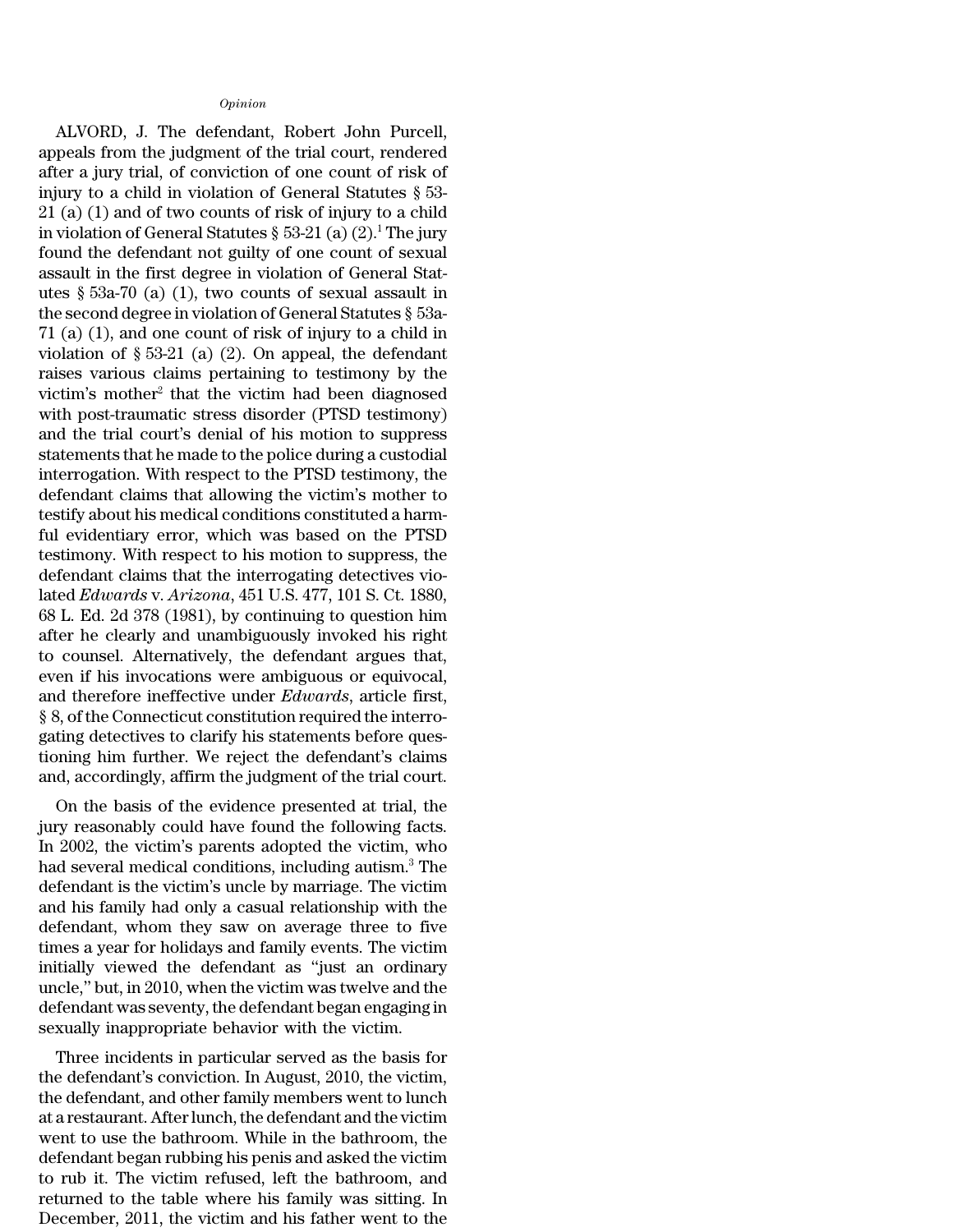defendant's house to visit his grandparents, who lived with the defendant and his wife. While the defendant and the victim's father spoke to the victim's grandfather in the basement apartment, the victim went upstairs to find the defendant's cats. The victim found one of the cats in the defendant's bedroom and began playing with it on the defendant's bed. Sometime thereafter, the defendant came into the bedroom and had contact with the victim's penis in a sexual and indecent manner. Finally, in August, 2013, the defendant and other members of the victim's family went to the victim's middle school to watch him perform in a school play. After the play, the defendant went to use the school bathroom, and the victim followed him inside so that he could remove his makeup. While in the bathroom, the defendant had contact with the victim's penis in a sexual and indecent manner.

In September, 2013, the victim's mother found pictures on the victim's Nintendo DS game console that concerned her, including pictures of the clothed stomachs of the defendant and the victim's father and two pictures of circumcised penises.<sup>4</sup> The victim's mother deleted the penis pictures. Later, she told the victim's father about the pictures she found and asked him to talk to the victim about them. Two weeks later, on Saturday, September 28, 2013, the victim's father engaged in a discussion with the victim about his sexuality.<sup>5</sup> The victim's father asked if the victim liked girls or boys, to which the victim replied that he liked girls. The victim's father explained that, in the eyes of the Catholic Church, it is bad and a sin to like boys and that sex should occur between a man and a woman. The victim then acknowledged that he had started to like and think about boys but maintained, ''[i]t's not my fault.'' The victim told his father that the defendant ''has been having sex with me.''

The following Monday, September 30, 2013, after the victim left for school, the victim's parents went to the police station to report his allegation. While at the police station, the victim's parents received a phone call from the victim's school social worker informing them that the victim told him that his ''Uncle Robert'' was having sex with him.

The defendant was subsequently arrested on the basis of the victim's allegations. The operative long form information charged the defendant with seven offenses in connection with four separate incidents. Relative to the August, 2010 incident, the defendant was charged with risk of injury to a child in violation of § 53-21 (a) (1). Relative to the December, 2011 incident, the defendant was charged with sexual assault in the first degree in violation of  $\S$  53a-70 (a) (1) and risk of injury to a child in violation of  $\S 53-21$  (a) (2). Relative to an incident that allegedly occurred in April, 2012, the defendant was charged with sexual assault in the sec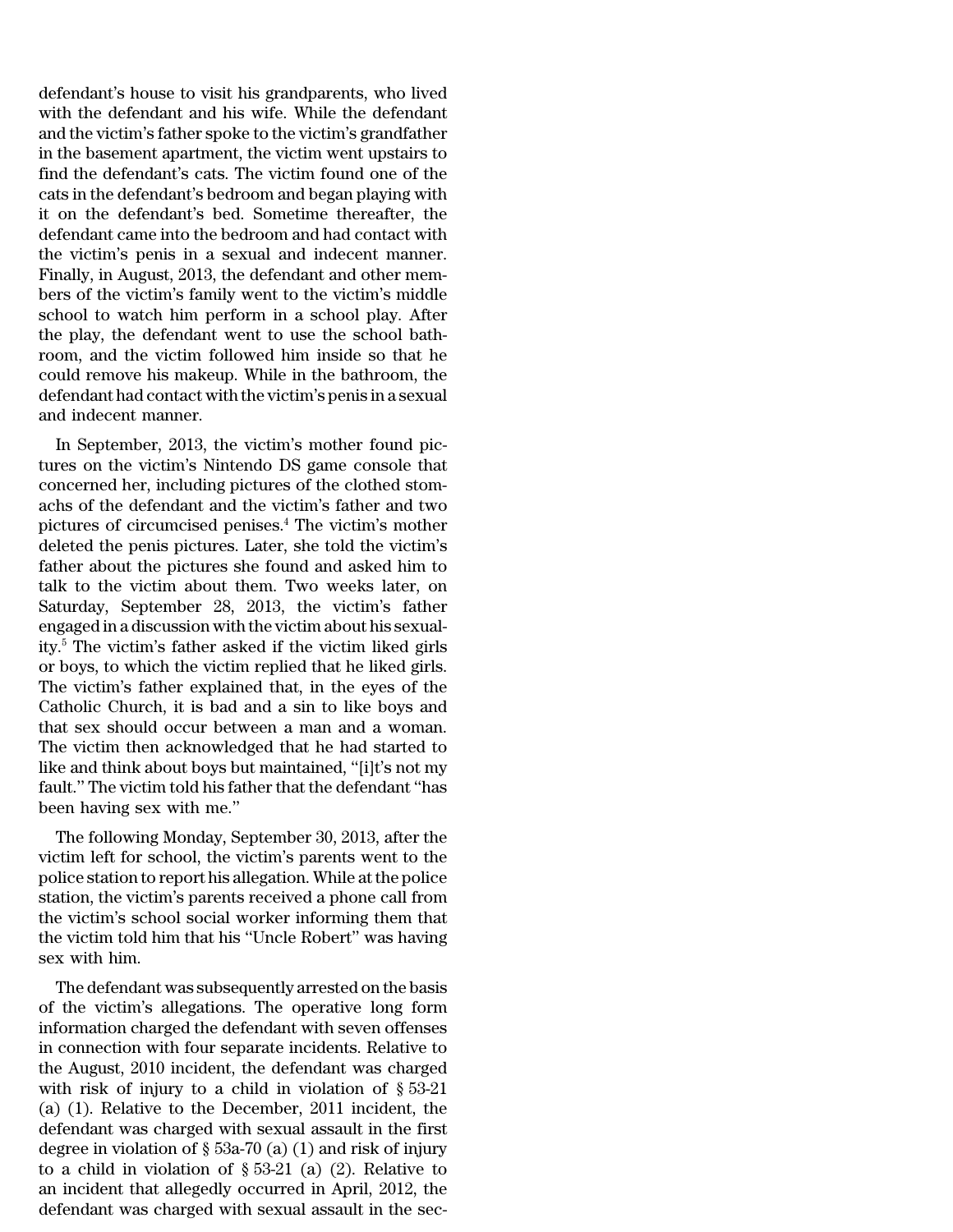ond degree in violation of  $\S$  53a-71 (a) (1) and risk of injury to a child in violation of  $\S 53-21$  (a) (2). Finally, relative to the August, 2013 incident, the defendant was charged with sexual assault in the second degree in violation of  $\S 53a-71$  (a) (1) and risk of injury to a child in violation of § 53-21 (a) (2).

After a trial, a jury found the defendant guilty of the risk of injury counts with respect to the August, 2010, the December, 2011, and the August, 2013 incidents. The jury found the defendant not guilty of all counts of sexual assault and not guilty of the risk of injury count relative to the alleged incident in April, 2012. The defendant was sentenced to a total effective term of sixteen years of imprisonment, execution suspended after nine years, and ten years of probation. This appeal followed. Additional facts will be set forth as necessary.

## I

We begin with the defendant's claims pertaining to the PTSD testimony. The defendant claims that the PTSD testimony was hearsay and constituted a harmful nonconstitutional evidentiary error, and, therefore, the court abused its discretion by denying his motion for a mistrial. In particular, the defendant argues that the PTSD testimony ''constituted an [improper] endorsement or confirmation of [the victim's] credibility—and the defendant's guilt,'' and improperly embraced an ultimate issue in the case, i.e., whether some or all of the events the victim described actually happened, thereby causing his PTSD. The defendant argues that the prejudicial nature of this evidence was beyond the curative powers of the court because the PTSD diagnosis related to the victim's credibility, which was crucial to a successful prosecution because the state's case lacked physical evidence of sexual assault and portions of the victim's testimony ''were highly implausible.'' The state responds that the court's ''clear and forceful curative instructions . . . expressly broke any link between the PTSD diagnosis and the charges for which the defendant was on trial . . . and expressly removed [the PTSD] testimony . . . from evidence entirely.'' As a result, the state argues, the PTSD testimony did not constitute a harmful evidentiary error and the court did not abuse its discretion by denying the defendant's motion for a mistrial. We agree with the state.

The following additional facts are relevant to these claims. The victim's mother was the first witness as the trial commenced. She began her testimony by providing background on the victim and his medical conditions, including his autism. During a colloquy with the prosecutor about other medical conditions that the victim had been diagnosed with, defense counsel objected on the ground of hearsay. The court overruled the objection but admonished the victim's mother to limit her testimony to her understanding of her son's medical conditions and not to testify about what someone else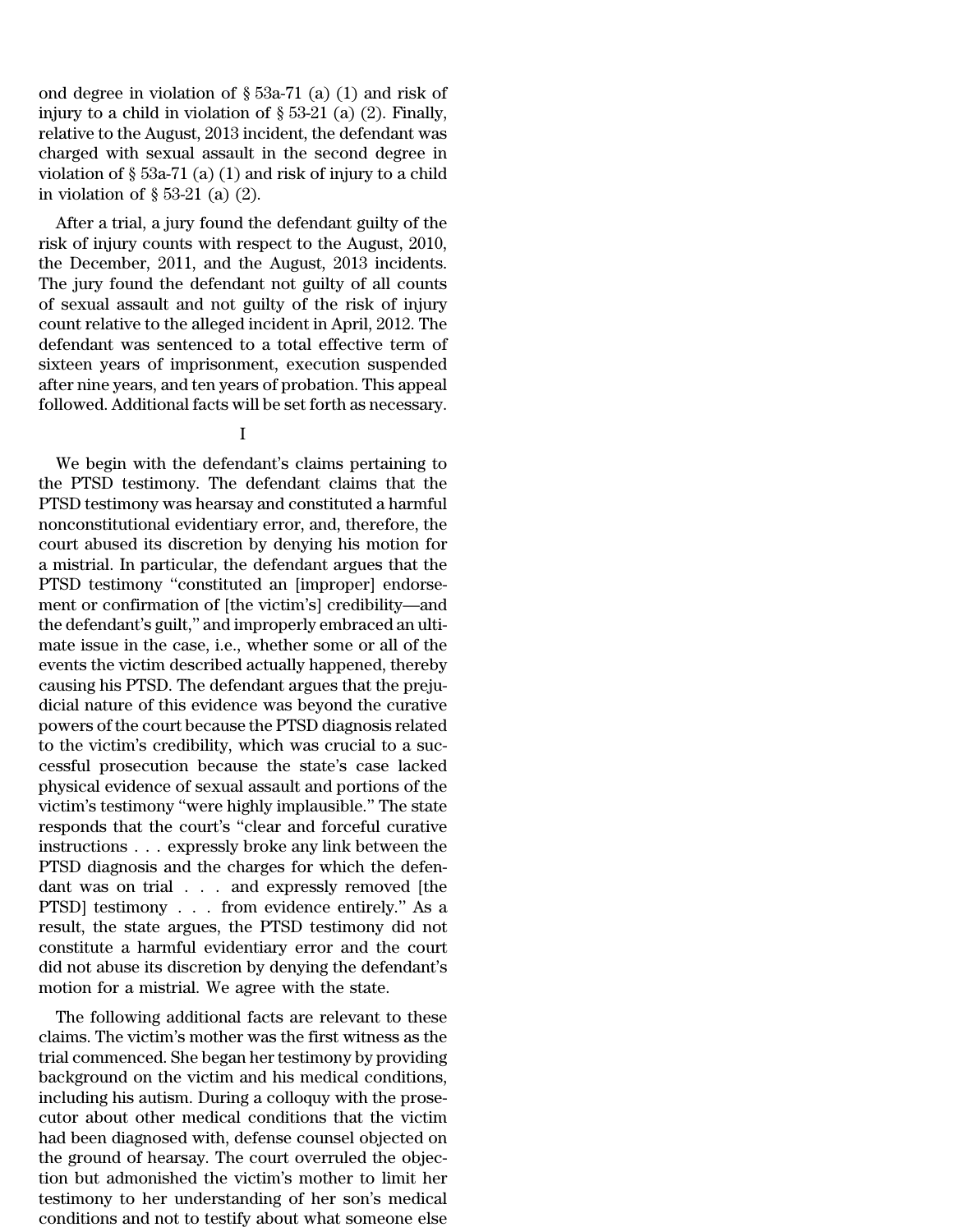told her. After further discussion about the victim's medical conditions, the following colloquy occurred:

''[The Prosecutor]: I think we're missing one or two other conditions, if the—if the court pleases.

''The Court: Okay. That's the question then. What other conditions?

''[The Prosecutor]: Fair enough.

''The Court: Yeah. Go ahead.

''[The Victim's Mother]: Okay. *He also suffers from post-traumatic stress disorder, which was a later diagnosis after why we're here*. I'm trying to think what else was on there. I think that's—

''[The Prosecutor]: Well, let me ask you this.

''[The Victim's Mother]: Yeah. Okay.

''[The Prosecutor]: Does he take any meds currently?

''[The Victim's Mother]: Yes, he does.

''[The Prosecutor]: Okay. And what type of meds does he take?

''[The Victim's Mother]: I'm sorry. He takes Concerta for [attention deficit hyperactivity disorder]. He—

''[The Prosecutor]: Is that one of the—

''The Court: The jury can be excused for a minute.'' (Emphasis added.)

Thereafter, the jury exited the courtroom, and the court excused the victim's mother from the witness stand. The court then engaged in a lengthy discussion with counsel about how to address the PTSD testimony. The court observed: ''PTSD is somebody else's opinion that—that a person has suffered a stressful event and is reacting to it. So, it's almost a comment on circumstantial evidence of the credibility of the [victim].'' Defense counsel explained that he had never seen any evidence that the victim had been diagnosed with PTSD and opined: ''I don't know how we cure that at this point.'' Although the prosecutor acknowledged that he was aware of the PTSD diagnosis prior to the PTSD testimony, he maintained that he did not know that the mother would testify about it. $6$  The prosecutor further disputed the court's suggestion that the PTSD testimony constituted circumstantial evidence of the credibility of the victim because it was his understanding that the victim was prescribed medication for PTSD based on his symptoms, not based on a discussion with someone about a traumatic event. The court explained: ''As soon as I heard that, I interpreted it—that, as someone treated the [victim]. She said it was related to this event. They determined that it was a valid event and diagnosed him with a reaction to this event. That's my—my interpretation of when a person says, he's treated for PTSD as a result of this event.''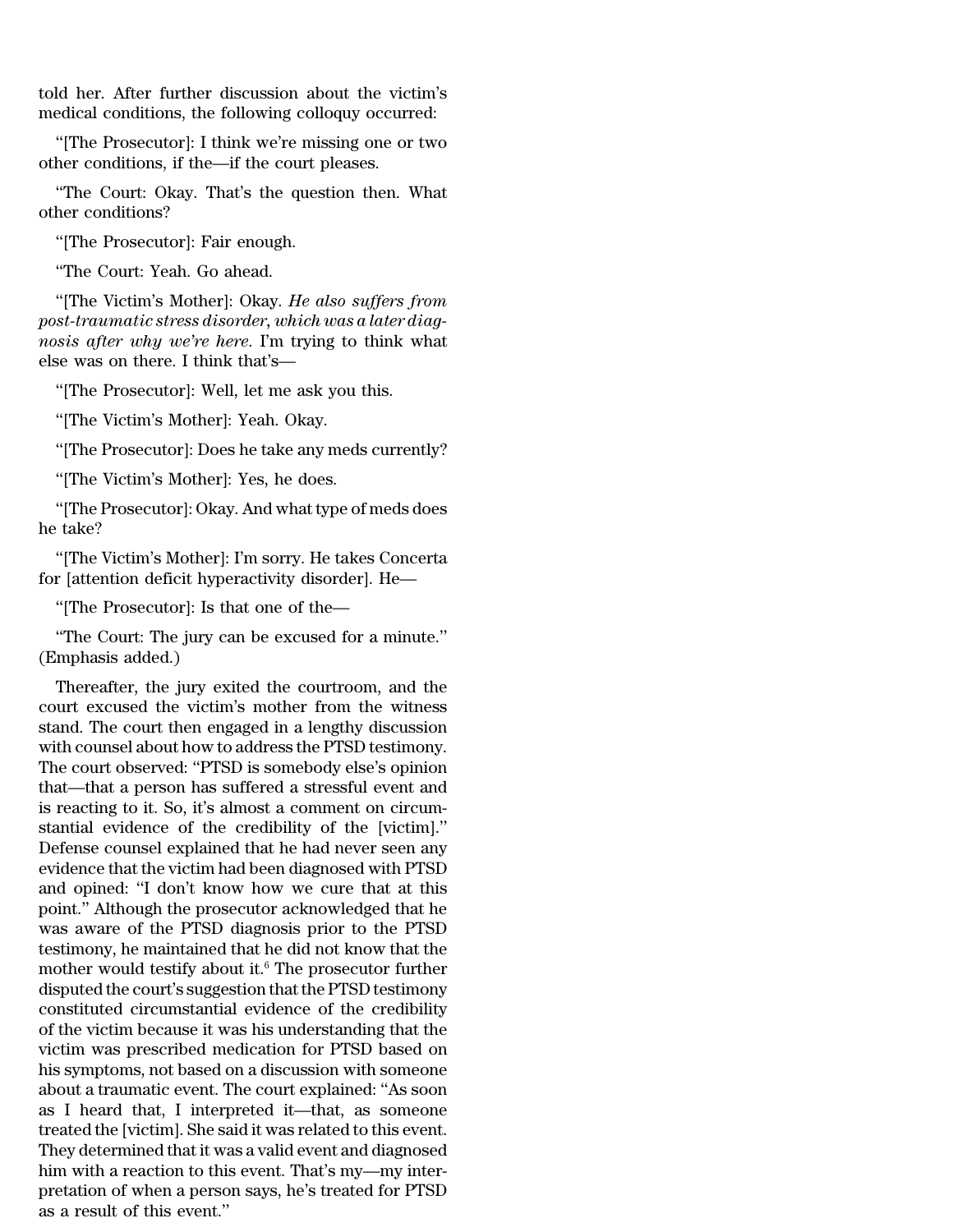After discussing the import of the statement by the victim's mother with the prosecutor further, the court asked defense counsel for his opinion. Defense counsel stated: ''Your Honor, again, I was not prepared for that. I don't think it can be cured. I move for a mistrial at this point, Your Honor. I think it's an—she says that an expert has diagnosed him with this condition and it relates to the reason that we're here.'' The court and the parties continued to discuss how best to address the PTSD testimony. After a brief recess, the court issued the following ruling: ''Well, I don't think that there's enough for a mistrial at this point. I'll give defense counsel the option. I'll give the strongest instruction possible on this issue of PTSD, and point out to [the jury], as the prosecutor has said, that there's really nothing in the record which would indicate that the—whateverthat's about is related to this event. Now, PTSD may—may come up later in the trial, but everything is context. At this point, it's—you know, link it— I would think that the jury would link that to this event, and it's somebody else's opinion about— really, about the credibility of the complainant, or I'll ignore it, if that's what you want.'' Defense counsel stated, ''I feel like I'm in a catch-22,'' because he did not want to highlight the testimony, but he decided that it would be ''prudent that a curative instruction be administered.''

When the jury returned to the courtroom, the court gave the following instruction: ''The witness will be back in a minute, but before she comes back, let me talk about—she said that there was—the PTSD—there was a PTSD diagnosis. *That has nothing to do with the evidence in this—in this case. There's nothing in the record that links the PTSD to this case. Ignore it. Don't make any decision in this case, none, based on what she said about PTSD. Just completely and totally ignore it, like it isn't even part of the record, like it isn't even part of the evidence.* Okay. All right. She can come back.'' (Emphasis added.)

We begin our analysis by setting forth the legal principles that govern the defendant's claims. ''When an improper evidentiary ruling is not constitutional in nature, the defendant bears the burden of demonstrating that the error was harmful. . . . [A] nonconstitutional error is harmless when an appellate court has a fair assurance that the error did not substantially affect the verdict. . . . [O]ur determination [of whether] the defendant was harmed by the trial court's . . . [evidentiary ruling] is guided by the various factors that we have articulated as relevant [to] the inquiry of evidentiary harmlessness . . . such as [1] the importance of the . . . testimony in the [state's] case, [2] whether the testimony was cumulative, [3] the presence or absence of evidence corroborating or contradicting the testimony . . . on material points, [4] the extent of crossexamination otherwise permitted, and, of course, [5]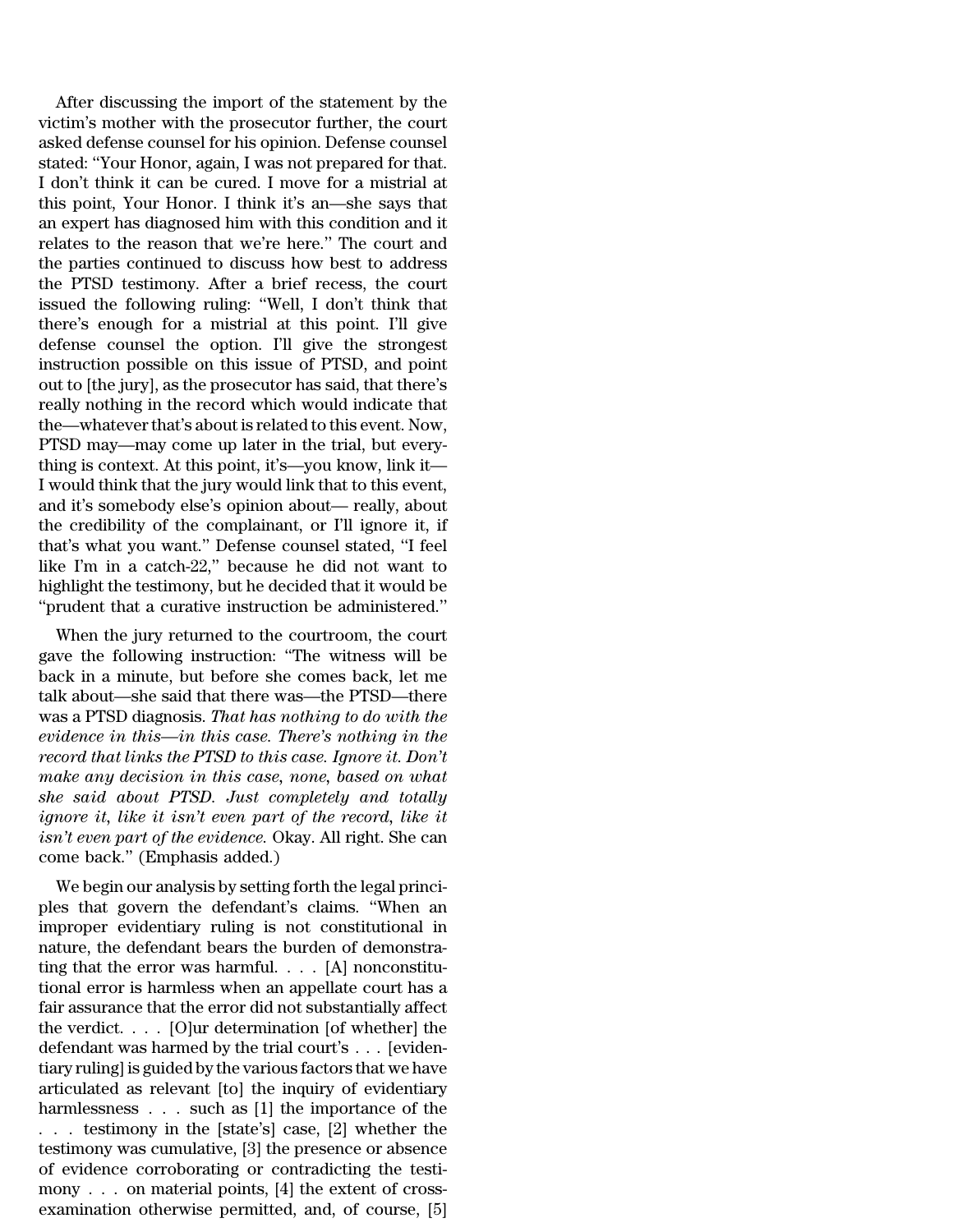the overall strength of the [state's] case. . . . Most importantly, we must examine the impact of the evidence on the trier of fact and the result of the trial.'' (Internal quotation marks omitted.) *State* v. *Rodriguez*, 311 Conn. 80, 89, 83 A.3d 595 (2014); see also *State* v. *Bouknight*, 323 Conn. 620, 626, 149 A.3d 975 (2016) (''[t]he proper standard for determining whether an erroneous evidentiary ruling is harmless should be whether the jury's verdict was substantially swayed by the error'' [internal quotation marks omitted]).

''In our review of the denial of a motion for mistrial, we have recognized the broad discretion that is vested in the trial court to decide whether an occurrence at trial has so prejudiced a party that he or she can no longer receive a fair trial. The decision of the trial court is therefore reversible on appeal only if there has been an abuse of discretion.'' (Internal quotation marks omitted.) *State* v. *Berrios*, 320 Conn. 265, 274, 129 A.3d 696 (2016). On appeal, we are cognizant of the fact that ''[t]he trial court is better positioned than we are to evaluate in the first instance whether a certain occurrence is prejudicial to the defendant and, if so, what remedy is necessary to cure that prejudice. . . . In general, abuse of discretion exists when a court could have chosen different alternatives but has decided the matter so arbitrarily as to vitiate logic, or has decided it based on improper or irrelevant factors. . . . Therefore, [i]n those cases in which an abuse of discretion is manifest or where injustice appears to have been done, reversal is required.''(Citation omitted; internal quotation marks omitted.) *State* v. *O'Brien-Veader*, 318 Conn. 514, 555, 122 A.3d 555 (2015).

''While the remedy of a mistrial is permitted under the rules of practice, it is not favored. . . . If curative action can obviate the prejudice, the drastic remedy of a mistrial should be avoided.''(Internal quotation marks omitted.) Id., 554–55. ''[I]n the absence of evidence that the jury disregarded any of the court's instructions, we presume that the jury followed the instructions.'' *State* v. *A. M*., 324 Conn. 190, 215, 152 A.3d 49 (2016). Mere conjecture by the defendant is insufficient to rebut this presumption. *State* v. *Gaffney*, 209 Conn. 416, 422, 551 A.2d 414 (1988); *State* v. *Reddick*, 33 Conn. App. 311, 336 n.13, 635 A.2d 848 (1993), cert. denied, 228 Conn. 924, 638 A.2d 38 (1994). ''The burden is on the defendant to establish that, in the context of the proceedings as a whole, the challenged testimony was so prejudicial, notwithstanding the court's curative instructions, that the jury reasonably cannot be presumed to have disregarded it.'' *State* v. *Nash*, 278 Conn. 620, 659–60, 899 A.2d 1 (2006).

Having scrupulously reviewed the record in this case, we are not persuaded that the jury's verdict was substantially swayed by the PTSD testimony or that the court abused its discretion by denying the defendant's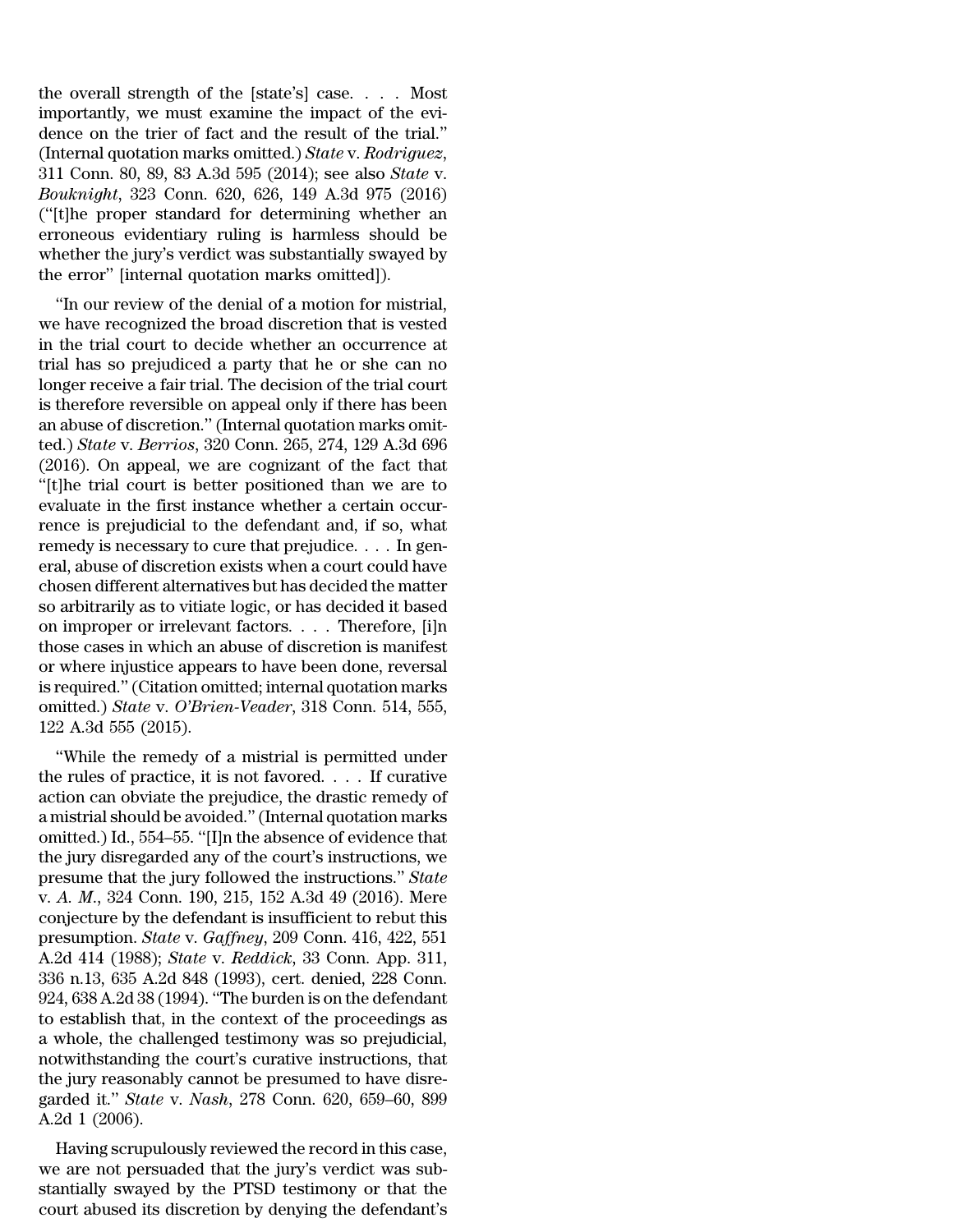motion for a mistrial. The only time the victim's PTSD diagnosis was mentioned was during the testimony of the victim's mother. After that testimony, the court instructed the jury that the victim's PTSD diagnosis ''has nothing to do with the evidence . . . in this case'' and that ''[t]here's nothing in the record that links the PTSD to this case.'' In addition, the court admonished the jury that it was not to ''make any decision in this case, none, based on what [the victim's mother] said about PTSD'' and that they were to ''completely and totally ignore it, like it isn't even part of the record, like it isn't even part of the evidence.'' The defendant has offered no persuasive reason why this prompt, clear, and forceful instruction by the court was insufficient to break the link between the PTSD diagnosis and the charges for which the defendant was on trial and to prevent the jurors from considering this isolated statement by the victim's mother during their deliberations.

We recognize that the state's case was not particularly strong, given the lack of physical or eyewitness evidence, and that, as a result, the victim's testimony was crucial to a successful prosecution. See *State* v. *Maguire*, 310 Conn. 535, 561, 78 A.3d 828 (2013) (sexual assault case not strong where ''there was no physical evidence of abuse, and there was no eyewitness testimony other than that of the victim, whose testimony at times was both equivocal and vague''); *State* v. *Ritrovato*, 280 Conn. 36, 57, 905 A.2d 1079 (2006)(''[a]lthough the absence of conclusive physical evidence of sexual abuse does not automatically render the state's case weak where the case involves a credibility contest between the victim and the defendant . . . a sexual assault case lacking physical evidence is not particularly strong, especially when the victim is a minor'' [citation omitted]). During its deliberations, the jury sent notes to the court requesting to hear the victim's police interview, which was not in evidence, and to rehear portions of the victim's testimony, which suggested that the question of the victim's credibility was a difficult one. See *State* v. *Devalda*, 306 Conn. 494, 510, 50 A.3d 882 (2012) (''[w]e have recognized that a request by a jury may be a significant indicator of their concern about evidence and issues important to their resolution of the case'' [internal quotation marks omitted]). In addition, the jury's finding that the defendant was not guilty of sexual assault with respect to any of the alleged incidents and not guilty of one of the counts of risk of injury indicates that the jury did not in fact find all aspects of the victim's testimony to be credible. See *State* v. *Samuel M*., 159 Conn. App. 242, 255, 123 A.3d 44 (2015) (jury's finding of guilty of three counts of sexual assault in the first degree and one count of risk of injury and finding of not guilty of nine other counts of sexual assault in the first degree ''demonstrates that [the jury] did reject a vast portion of [the victim's] testimony''), aff'd, 323 Conn. 785, 151 A.3d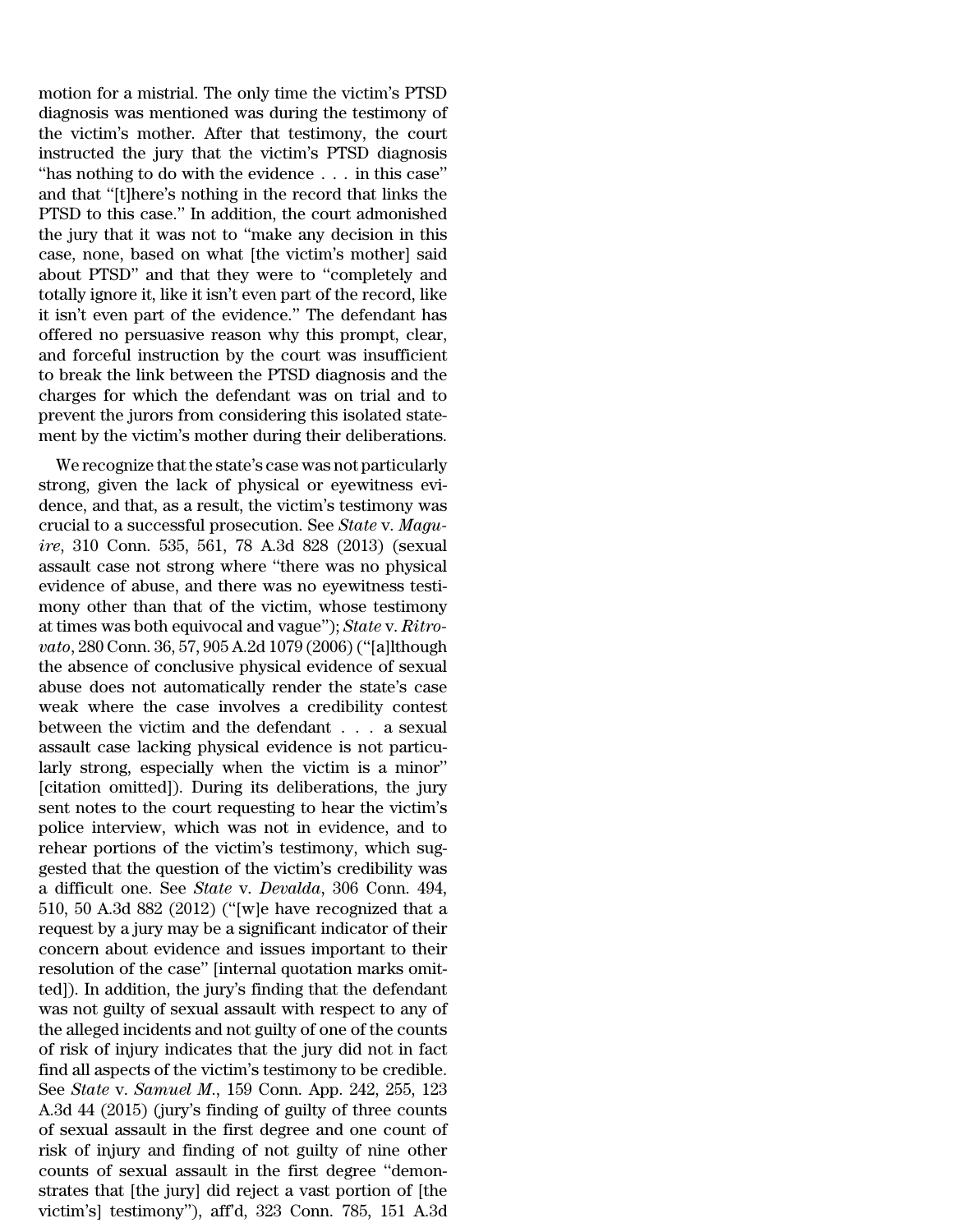### 815 (2016).

Nevertheless, a jury may properly decide ''what—all, none, or some—of a witness' testimony to accept or reject.''(Internal quotation marks omitted.) *State* v. *Victor C*., 145 Conn. App. 54, 61, 75 A.3d 48, cert. denied, 310 Conn. 933, 78 A.3d 859 (2013). The defendant has not persuaded us that the jury failed to heed the court's curative instruction and that its deliberations, therefore, were improperly influenced by the PTSD testimony.

## II

We next address the defendant's claim that his rights under the fifth and fourteenth amendments to the United States constitution and article first, § 8, of the Connecticut constitution were violated when the court denied his motion to suppress statements that he made to the police during a custodial interrogation. The defendant argues that his statements (1) ''See, if my lawyer was here, I'd, then I'd, we could talk. That's, you know, that's it,'' and, (2) ''I'm supposed to have my lawyer here. You know that,'' constituted clear and unequivocal invocations of his right to counsel, requiring the detectives to cease all questioning until counsel was present. Alternatively, the defendant argues that even if the disputed statements were ambiguous or equivocal, article first, § 8, required the detectives to cease questioning immediately and to clarify his statements.<sup>7</sup> We disagree with both contentions.

The following additional facts are relevant to this claim. On October 17, 2013, Detective Michael Zerella and Sergeant John Ventura interviewed the defendant concerning the victim's allegations (first interview). The defendant agreed to come to the police station to discuss a complaint made against him, but he was not made aware of the nature of the allegations prior to arriving. When it became apparent that he was being accused of engaging in sexually inappropriate conduct with the victim, the defendant explained two instances that he could think of that served as the basis for the victim's complaint, but he maintained that nothing inappropriate happened. Approximately twenty minutes into the interview, Zerella wondered aloud whether, based on what he knew happened, ''(a) you're a sick, perverted person or, or stuff, stuff accidentally happened.'' The following exchange occurred:

''[The Defendant]: Let's, let's, let's stop this here.

''[Zerella]: Or stuff, stuff happened.

''[The Defendant]: It sounds, sounds, sounds, like I need a lawyer, right?

''[Ventura]: It's up to you.

''[The Defendant]: I know it.

''[Ventura]: Why would you say that, though? That you need a lawyer?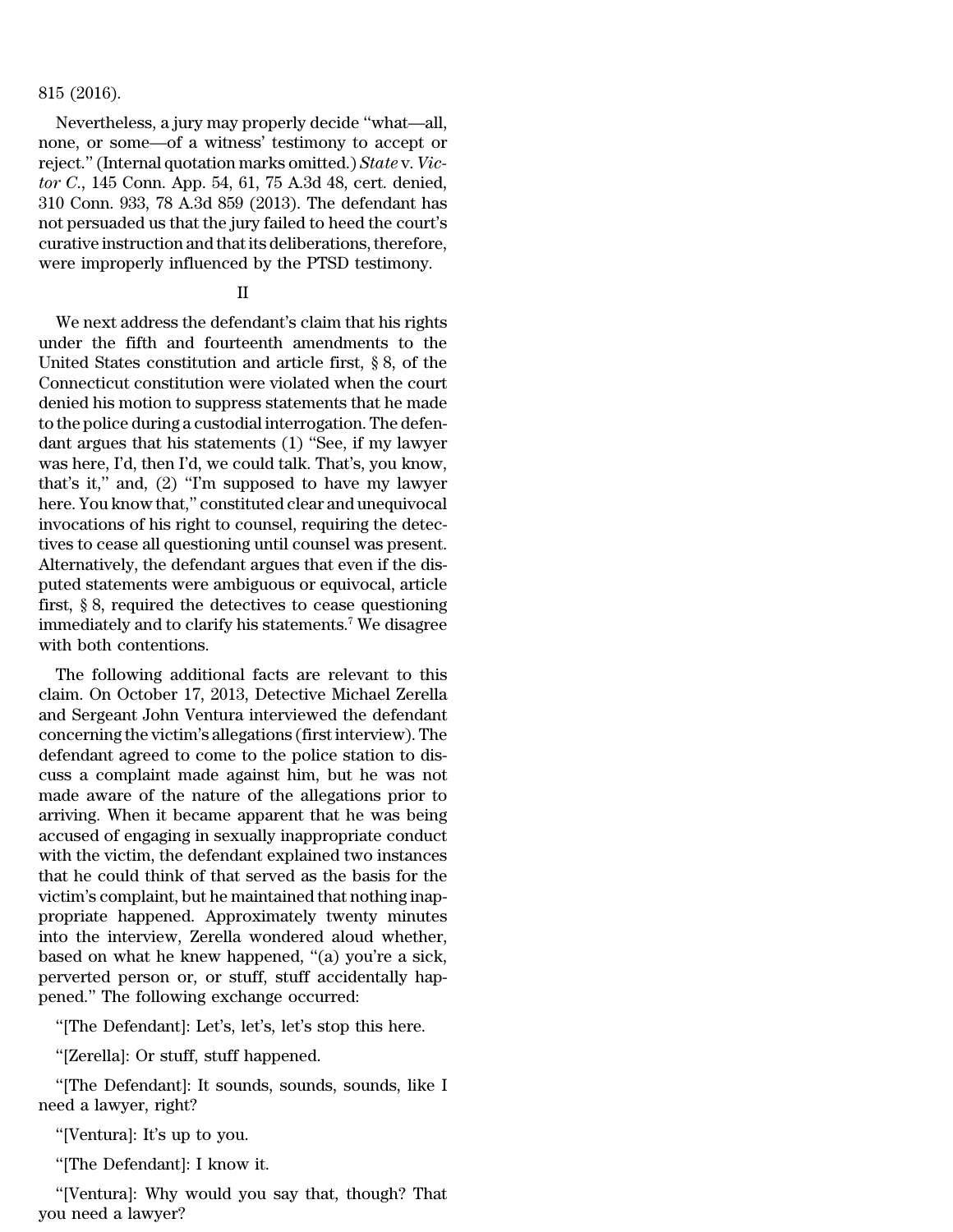''[The Defendant]: Well, it sound, sounds like, well, you,  $uh \dots$ 

''[Ventura]: You could get up and leave any time you want.

''[The Defendant]: That I could be, possibly be, a sick, perverted person.

''[Zerella]: You didn't, you didn't let me, you didn't let me finish what I was gonna say.

''[The Defendant]: But it sounds, sounds like you said it, I'm a, sounds like I might, might be a sick, perverted person.

''[Zerella]: Or something innocently happened that, that, that didn't, that didn't mean to happen. That's all. I, we need to know that. That's why I need to know from you the truth. That's, that's what I'm trying to get at here.''

The interview continued. Approximately thirty minutes into the interview, however, when Zerella and Ventura began to press the defendant about why the victim would make up these allegations and give ''specific incidents that Uncle Bobby and me had sex together,'' the defendant ended the interview because ''[t]hings are getting strange now. . . . It's a little bit too strange.'' The defendant was permitted to leave the police station.

On November 26, 2013, the defendant was arrested and charged with sexual assault in the first degree and risk of injury to a child. That same day, Zerella and Detective Sean Fairbrother interviewed the defendant (second interview). Zerella began the interview by reading the defendant his *Miranda*<sup>8</sup> rights and asking him to complete a *Miranda* waiver form. The defendant asked: ''I can still, after, after, after I initial that, I can still stop answering then?'' Zerella replied: ''Oh, anytime you want. No problem.''

After the defendant completed the *Miranda* waiver form, Zerella asked the defendant whether he knew why he had been arrested. The defendant explained that he had received a letter from the Department of Children and Families (department) informing him that he was being investigated for allegations of child abuse with respect to the victim. When Zerella asked what he discussed with the department, the defendant stated that he had never talked to anyone from the department. Zerella asked why, and the defendant explained: ''Well, I asked my lawyer, and he said, well, just not to, I, I think that's, I think that's all together wrong, but that's what he said.'' He went on to elaborate that ''my lawyer knows what's going on, you know? But, he says don't talk, I don't talk.'' When Zerella asked him how he felt about that, the defendant stated: ''Well, it's like I said, I probably wouldn't be here now if I talked to them.'' Zerella suggested that if he had elaborated more and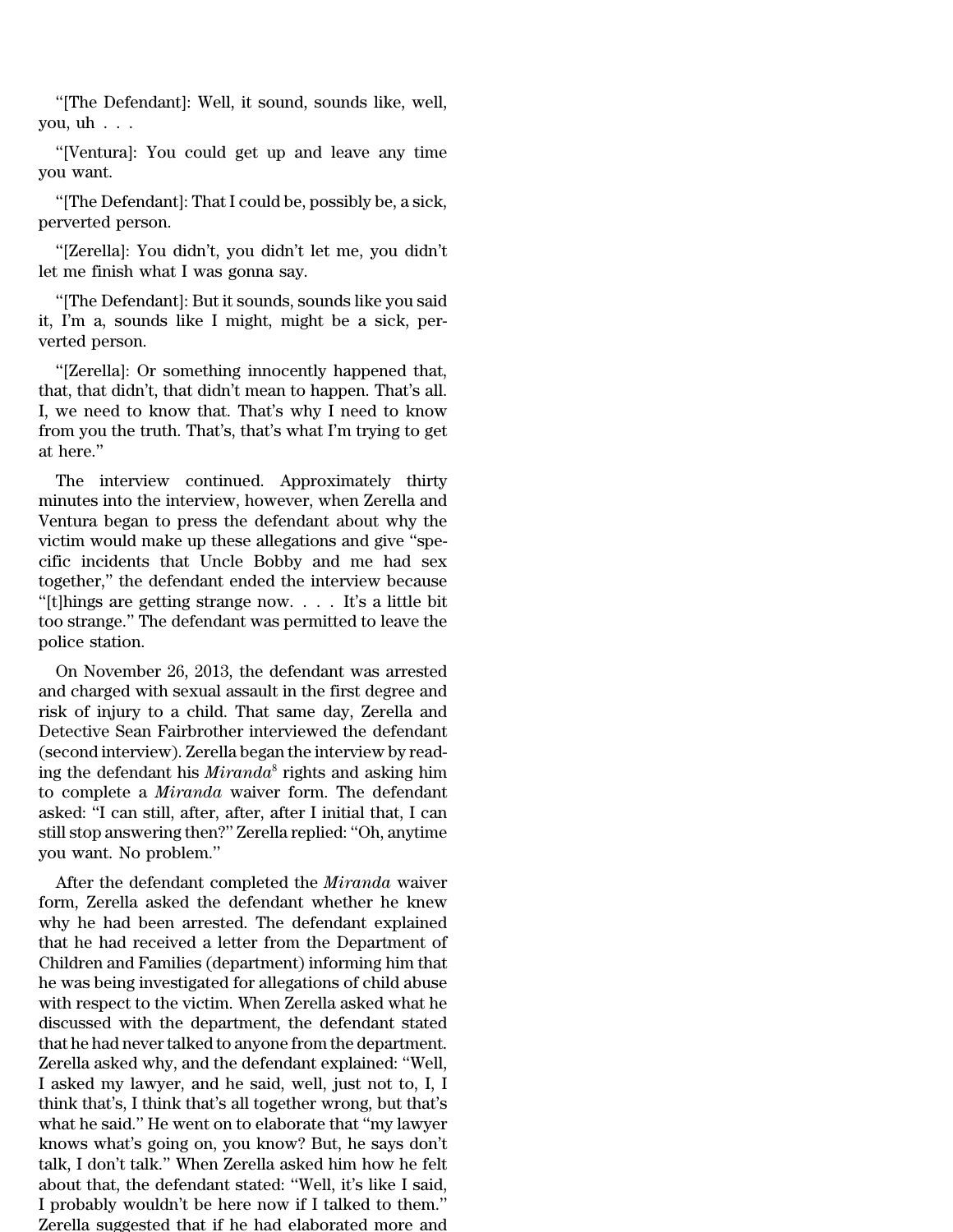been more forthcoming during the first interview, they might not be here. After some discussion about whether and why Zerella called him a pervert during the first interview, Zerella stated: ''Okay, well, we could, we could go on about the last interview if you want to, but—'' The defendant interjected: ''—I know, I know . . . let's . . . let's go on right, what, what more do you want to know?''

After remarking that the defendant knew he was under arrest and that a judge and prosecutor had found probable cause to arrest him, the defendant observed that it was because ''I didn't talk, that's why.'' Zerella remarked: ''Well, you did, you did talk to me. You did tell me a few things.'' The defendant agreed but acknowledged, ''not enough, I know.'' The defendant then expressed his belief that the victim's parents were acting wrongly by pressing charges against him and his concern that nobody would believe him over the victim's parents because they are both retired members of the police department. Zerella explained that it was the victim, not his parents, who was pressing charges and that he had already corroborated many of the victim's allegations. When Zerella asked the defendant to tell him some of the stories of his encounters with the victim, the defendant opined: ''I don't know the stories that he made up.''

Fairbrother asked the defendant whether he knew the crime with which he was charged, and the defendant replied child abuse. Fairbrother explained that he was charged with sexual assault and risk of injury to a child. The defendant asked whether that means that the allegation is that he did something sexual with the victim, and Fairbrother said that it did. The defendant adamantly denied having sexual relations with the victim. When the detectives pressed him about whether there were any moments that could be misconstrued as inappropriate, the defendant responded: ''Well, yes, there's what, well, I, I, my lawyer said not to talk about it but, no, it's.'' The detectives both stated that it was up to the defendant whether to talk with them.

The defendant observed that Zerella had told him that there was a picture of him naked on the victim's Nintendo DS during the first interview, and he asked repeatedly whether the picture actually existed.<sup>9</sup> When Zerella suggested that the defendant had personal knowledge that the picture existed, the defendant insisted that he did not and that he knew about the picture only because Zerella told him about it during the first interview. Zerella maintained that ''there's other, other things, there's other instances beside that,'' and, after the defendant asked what, Zerella observed that ''you just said, there [is] stuff but my lawyer told me not to talk about it.'' The defendant stated that he was referring to the picture. He further asked, ''what else is there,'' and opined that he wanted to know ''what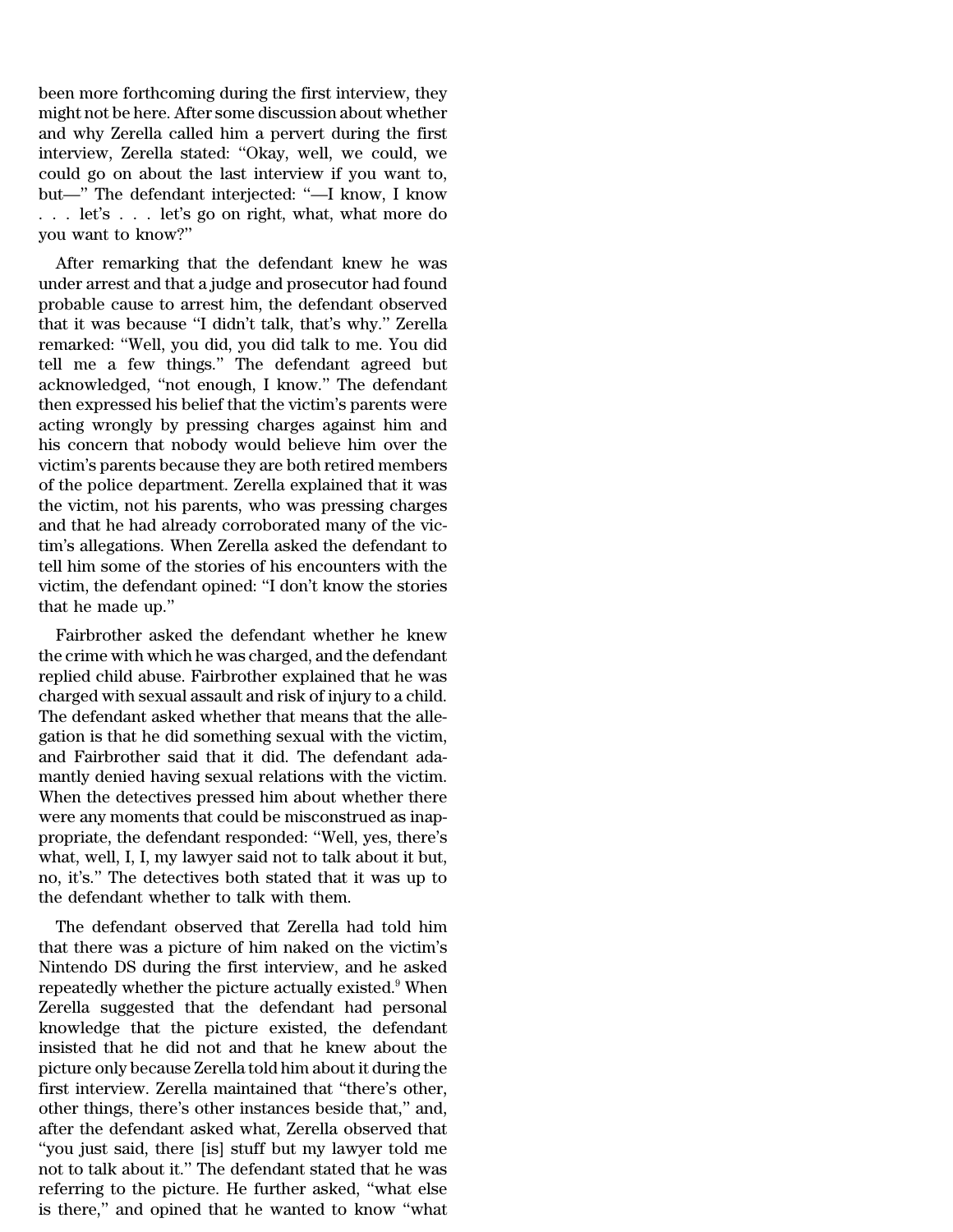they are pressing against me.'' Thereafter, the following exchange occurred:

''[Zerella]: Alls I got to say is, tomorrow, when you go into court, you're gonna look at a judge and a prosecutor. . . . And they're gonna look at all this stuff, all these allegations that were made against you. . . . That it's a, it's a very, very strong case against you. Very, very strong. They're gonna look at it and say, listen, this, this man, because they don't know you from Adam, but they're just gonna see you.

''[The Defendant]: Right. Well, they're gonna know my name.

''[Zerella]: As, as a, as a, as a mean, as a mean individual.

''[The Defendant]: Right.

''[Zerella]: In, in reality—

''[Fairbrother]: As a predator.

''[Zerella]: As a predator, who, who's technically not cooperating and not saying, yeah, this is, this is what happened, this is probably why he thinks, thinks the way he does or—

''[The Defendant]: —*See, if my lawyer was here, I'd, then I'd, we could talk. That's, you know, that's it*.

''[Zerella]: It's up to you. You could—

''[The Defendant]: —I know it. I know, I know, I know it.

''[Zerella]: You could (a), you could (a) talk to me or you could (b) not talk to me.

''[The Defendant]: I know it but, I'm trying, you know I, *I'm supposed to have my lawyer here. You know that*.

''[Zerella]: You don't, you don't have to, it's, it's—

''[Fairbrother]: It's up to you.

''[Zerella]: It's up to you, man. Some people talk to me without one, some people want one it . . . it's all up to you, man. . . I'm just affording you that opportunity, that's all.

''[Fairbrother]: The problem is that, at your age, you don't want to go to prison.

''[The Defendant]: [indiscernible]

''[Fairbrother]: Okay? You don't want to go to prison. If there was some inappropriate things with this child, something that can be explained, maybe you helped him go to the bathroom, maybe, you know, he makes some sort of crazy allegation or does some sort of craziness, he's not—

''[Zerella]: —Maybe he—

''[Fairbrother]: He doesn't have a hundred percent capacity. If you're in a, now, now is the time to talk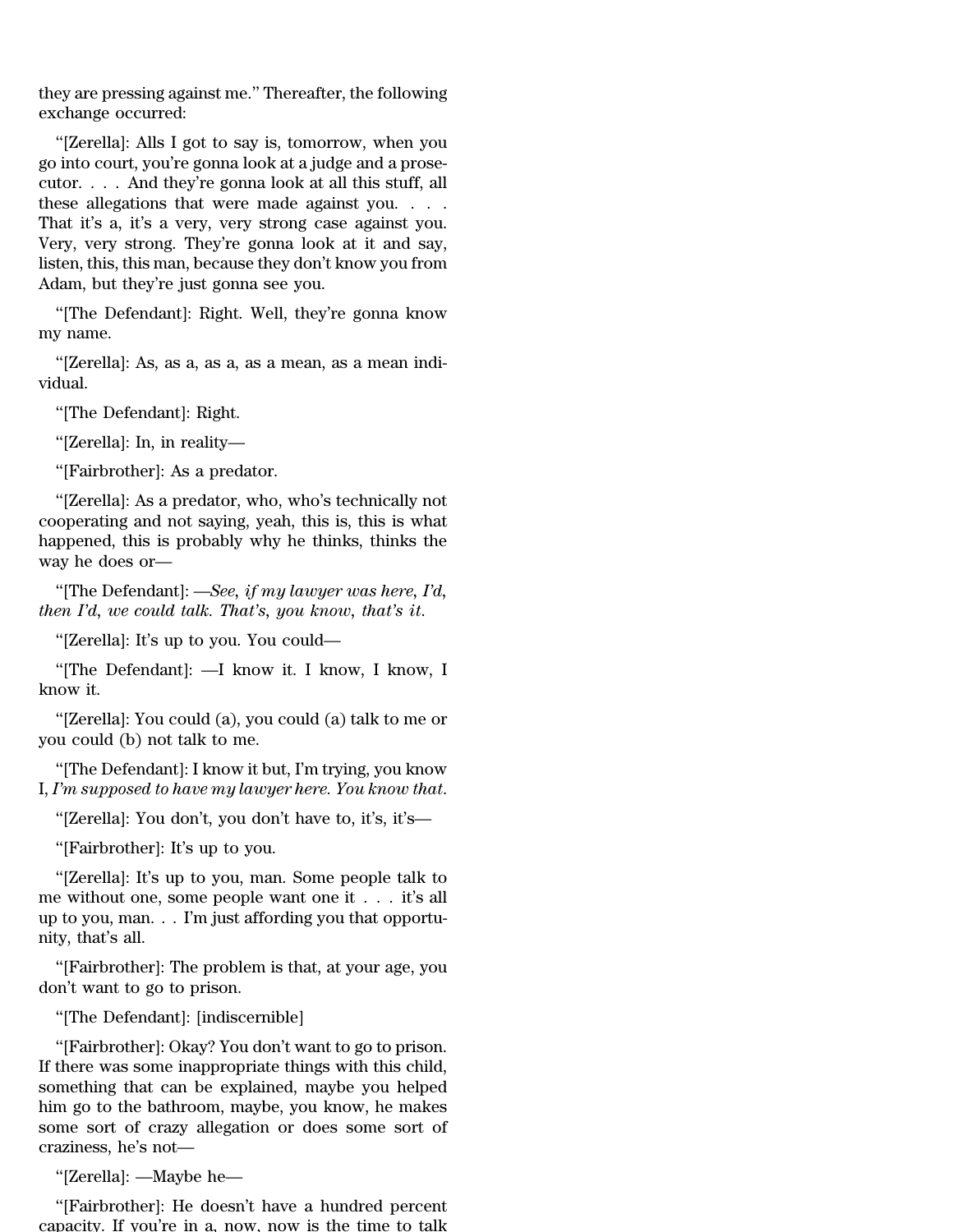about it, now is to get your half out there.

''[Zerella]: Yeah, maybe he came at you.

''[Fairbrother]: —You know if—

''[Zerella]: Maybe he came at you.

''[Fairbrother]: You know, that, that's all we're offering you, the opportunity to, because it's the last time we're gonna be able to talk.

''[Zerella]: That's all.

''[Fairbrother]: You know, that's all, and, and, you know, if—

''[The Defendant]: —Oh, geez, I don't know—

''[Fairbrother]: —If you want to have an attorney—

''[The Defendant]: —I, I don't think it's—

''[Fairbrother]: —That's fine. You can, but—

''[The Defendant]: —that's right, right or wrong, but, uh, real, really.

''[Zerella]: Just, just affording you the opportunity, sir, because after, after today, you're never gonna be able to, to give me or any other cop your story. You're gonna let, a judge is gonna look at ya and say, some serious charges against you. You could go to jail for the rest of your life.

''[The Defendant]: All right, now what's, what, what, what, uh, all right, I'll, I'll, I'll talk. Uh, what do you, what do you, what do you want to know? Tell, tell me, what do you want to know.'' (Emphasis added.)

Thereafter, the interview continued without further mention of counsel.

On June 4, 2014, the defendant filed a generic motion to suppress any oral or written statements that he gave to the police pursuant to the fifth, sixth, and fourteenth amendments to the United States constitution and article first, § 8, of the Connecticut constitution. On April 28, 2015, the defendant filed a second motion to suppress the statements that he made during the second interview, pursuant to the fifth and fourteenth amendments and article first, § 8, on the grounds that his statement ''was taken against his rights to counsel, to remain silent, and self-incrimination.''<sup>10</sup> The court was provided with a video recording and transcript of the second interview. A suppression hearing was held during trial on April 29, 2015, during which the court heard the brief testimony of Zerella and argument from counsel. At the end of the hearing, the court issued an oral ruling denying the defendant's motion to suppress.<sup>11</sup>

# A

We begin by setting forth the legal principles that guide our analysis of the defendant's claim that the detectives violated *Edwards* by continuing to question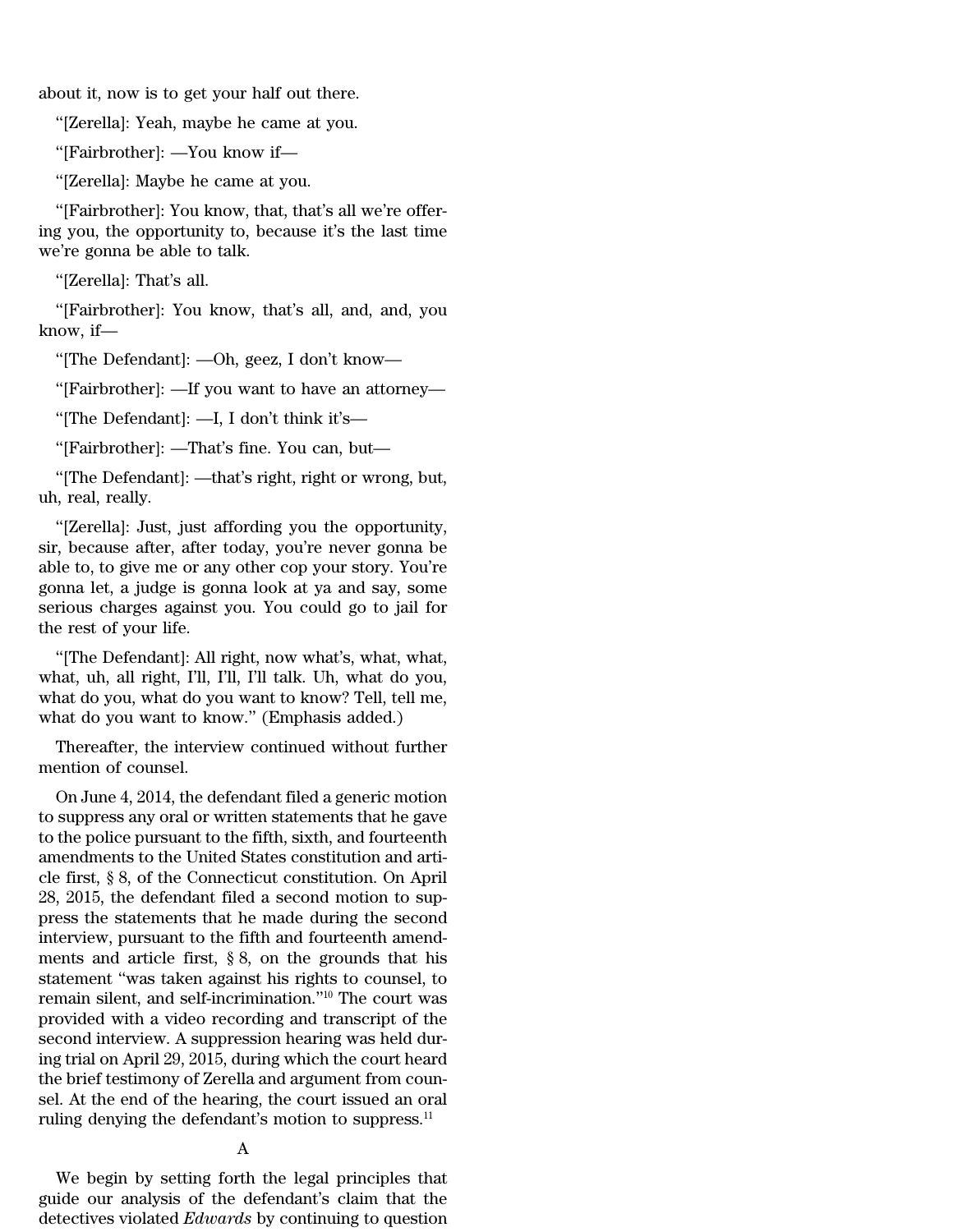him after he clearly and unequivocally invoked his right to counsel during the second interview.<sup>12</sup> In *Miranda* v. *Arizona*, 384 U.S. 436, 469–73, 86 S. Ct. 1602, 16 L. Ed. 2d 694 (1966), the United States Supreme Court held that ''a suspect subject to custodial interrogation has the right to consult with an attorney and to have counsel present during questioning, and that the police must explain this right to him before questioning begins. . . . If the suspect effectively waives his right to counsel after receiving the *Miranda* warnings, law enforcement officers are free to question him.'' (Citations omitted.) *Davis* v. *United States*, 512 U.S. 452, 457–58, 114 S. Ct. 2350, 129 L. Ed. 2d 362 (1994).

In *Edwards* v. *Arizona*, supra, 451 U.S. 484–85, however, the United States Supreme Court determined that the ''traditional standard for waiver was not sufficient to protect a suspect's right to have counsel present at a subsequent interrogation if he had previously requested counsel . . . .'' *Maryland* v. *Shatzer*, 559 U.S. 98, 104, 130 S. Ct. 1213, 175 L. Ed. 2d 1045 (2010). The court therefore superimposed a '' 'second layer of prophylaxis' '' to prevent the police from badgering a defendant into waiving his previously asserted *Miranda* rights. Id.; *Davis* v. *United States*, supra, 512 U.S. 458. Under the *Edwards* rule, if a suspect requests counsel at any time during the interview, he cannot be subjected to further questioning until an attorney has been made available, unless the suspect himself reinitiates conversation or a fourteen day break in custody has occurred. See *Maryland* v. *Shatzer*, supra, 110; *Edwards* v. *Arizona*, supra, 484–85.

''The applicability of the rigid prophylactic rule of *Edwards* requires courts to determine whether the accused *actually invoked* his right to counsel. . . . To avoid difficulties of proof and to provide guidance to officers conducting interrogations, this is an objective inquiry. . . . Invocation of the *Miranda* right to counsel requires, at a minimum, some statement that can reasonably be construed to be an expression of a desire for the assistance of an attorney. . . . But if a suspect makes a reference to an attorney that is ambiguous or equivocal in that a reasonable officer in light of the circumstances would have understood only that the suspect *might* be invoking the right to counsel, our precedents do not require the cessation of questioning. . . .

''Rather, the suspect must unambiguously request counsel. As we have observed, a statement either is such an assertion of the right to counsel or it is not. . . . Although a suspect need not speak with the discrimination of an Oxford don . . . he must articulate his desire to have counsel present sufficiently clearly that a reasonable police officer in the circumstances would understand the statement to be a request for an attorney. If the statement fails to meet the requisite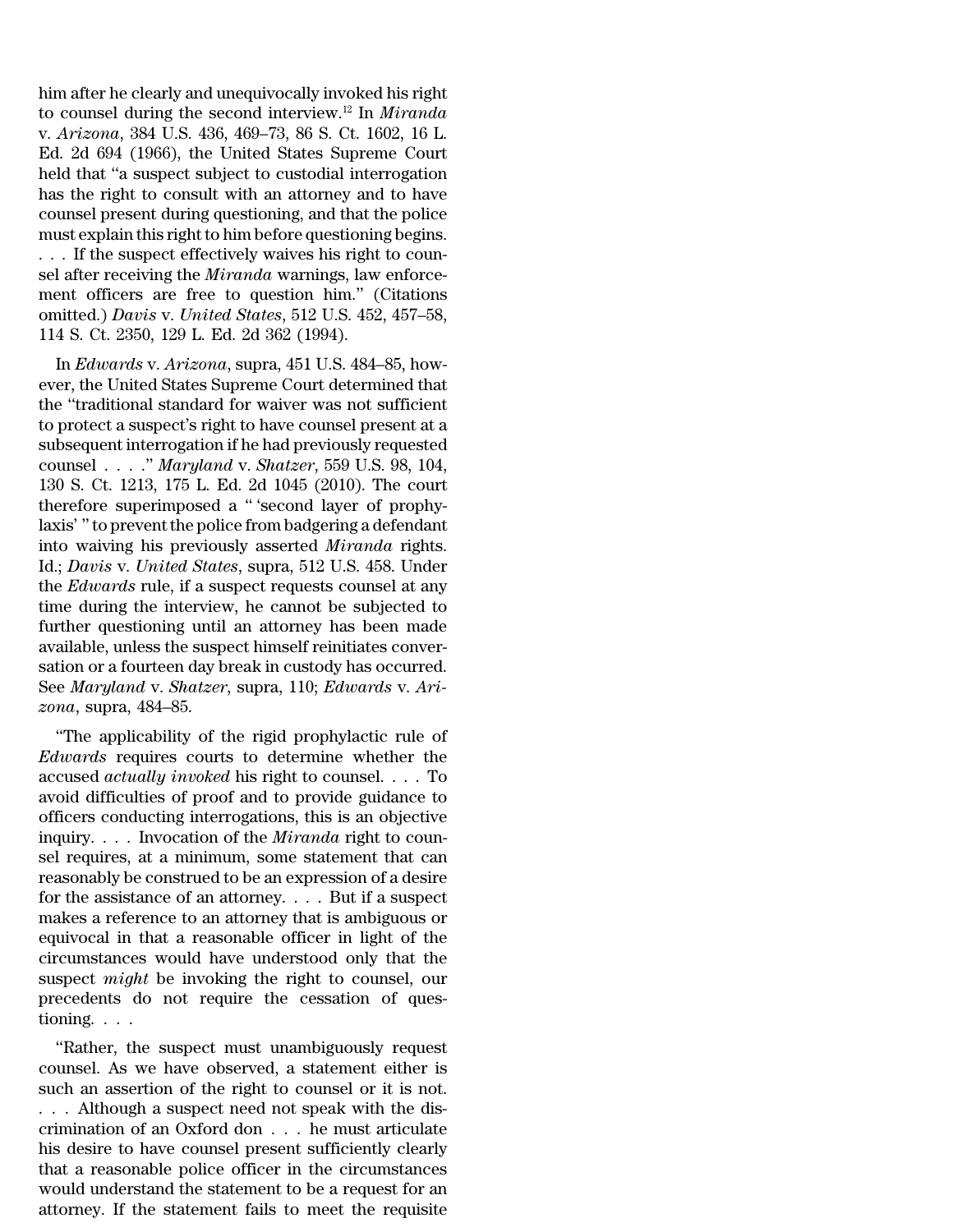level of clarity, *Edwards* does not require that the officers stop questioning the suspect.'' (Citations omitted; emphasis in original; internal quotation marks omitted.) *Davis* v. *United States*, supra, 512 U.S. 458–59.

In the present case, we conclude that a reasonable police officer in this circumstance would not have understood the disputed statements—''See, if my lawyer was here, I'd, then I'd, we could talk. That's, you know, that's it," and, "I'm supposed to have my lawyer here. You know that''—to be requests for an attorney. At the outset of the interview, the defendant was informed of his *Miranda* rights and waived them in writing. Shortly thereafter, the defendant told the detectives that he had consulted an attorney after he received a notice from the department concerning its investigation into the victim's allegations and that the attorney advised him "not to talk about it." The defendant repeatedly expressed his misgivings with that advice and his belief that he would not have been arrested had he spoken with the department concerning the victim's allegations. Moreover, after referencing his attorney's advice ''not to talk about it,'' the defendant continued to talk to the detectives about the victim's allegations. Indeed, on one occasion, he opined that his attorney did not want him to talk about any moments that could be misconstrued as inappropriate, e.g., the picture purportedly on the victim's Nintendo DS, and then he proceeded to ask about the picture Zerella mentioned during the first interview. Finally, in the moments leading up to the disputed statements, it was evident that the defendant wanted both to avoid discussing his side of the story and to obtain more information about the victim's allegations and the evidence against him.

In light of these preceding circumstances, the defendant's first reference to counsel—''See, if my lawyer was here, I'd, then I'd, we could talk. That's, you know, that's it''—''lacked the clear implication of a present desire to consult with counsel . . . .'' *Lord* v. *Duckworth*, 29 F.3d 1216, 1221 (7th Cir. 1994). This statement might well have been an attempt to persuade the detectives to limit the scope of the interview to the victim's allegations and the detectives' evidence, a reiteration of his attorney's advice that he should not discuss his side of the story without counsel present, a request for an attorney, or something else entirely. Because of this ambiguity in the statement, it cannot be considered an effective invocation of the right to counsel under *Edwards*. The defendant argues that his next reference to counsel—''I'm supposed to have my lawyer here. You know that''—clarified any ambiguity. We disagree. This statement could also mean that the defendant simply believed that it was prudent for him to have an attorney present when speaking to authorities, not that he actually wanted to speak to an attorney before proceeding further with the interview.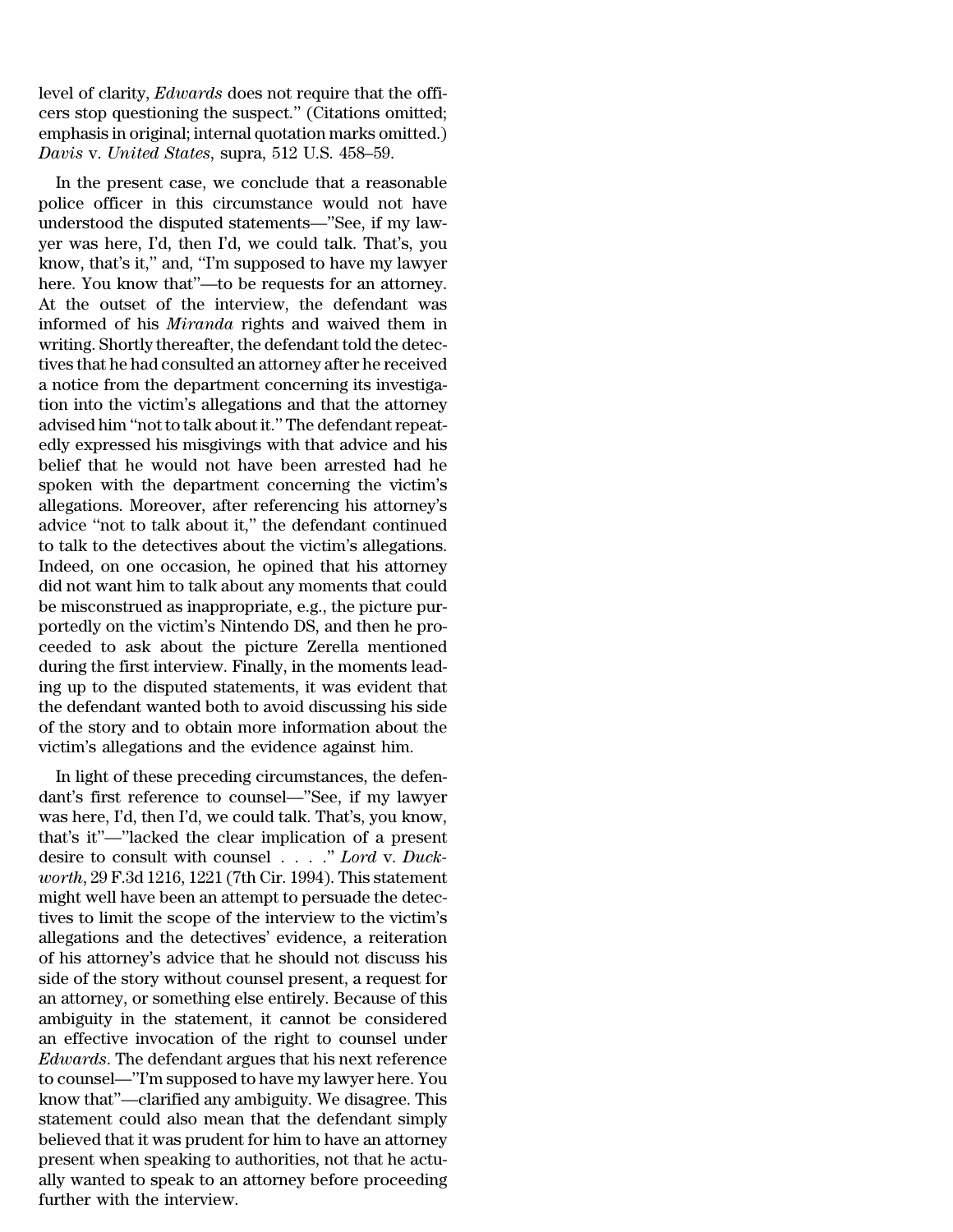Accordingly, we conclude that the court properly denied the defendant's motion to suppress because he did not clearly and unequivocally invoke his right to counsel and, therefore, the detectives were notrequired to cease questioning him.

### B

Alternatively, the defendant argues that even if his invocation of the right to counsel was ambiguous or equivocal, the self-incrimination and due process clauses of article first, § 8, of our state constitution required the detectives to cease questioning immediately and to clarify his ambiguous references to counsel. The defendant seeks review of this unpreserved state constitutional claim pursuant to *State* v. *Golding*, 213 Conn. 233, 239–40, 567 A.2d 823 (1989), as modified by *In re Yasiel R*., 317 Conn. 773, 781, 120 A.3d 1188  $(2015).$ <sup>13</sup> Although we conclude that the defendant's claim is reviewable pursuant to the first and second prongs of *Golding*, the defendant is not entitled to reversal under the third prong of *Golding* because our state constitution does not provide greater protection than the federal constitution in this context. As a matter of state constitutional law, interrogating officers are not required to clarify ambiguous or equivocal references to an attorney. This conclusion does not diminish, however, our admonition to law enforcement that it is the better practice to clarify such issues at the time of interrogation rather than in after-the-fact arguments before the courts.

''It is well established that federal constitutional and statutory law establishes a minimum national standard for the exercise of individual rights and does not inhibit state governments from affording higher levels of protection for such rights.'' (Internal quotation marks omitted.) *State* v. *Saturno*, 322 Conn. 80, 102, 139 A.3d 629 (2016). In determining the contours of the protections provided by our state constitution, we employ a multifactor approach that our Supreme Court first adopted in *State* v. *Geisler*, 222 Conn. 672, 684–86, 610 A.2d 1225 (1992). The factors that we consider are (1) the text of the relevant constitutional provisions; (2) persuasive federal precedents; (3) related Connecticut precedents; (4) persuasive precedents of other state courts; (5) historical insights into the intent of the constitutional framers; and (6) relevant public policies. *State* v. *Santiago*, 318 Conn. 1, 17–18, 122 A.3d 1 (2015). We address each factor in turn.

The first factor, the text of the relevant constitutional provisions, favors the state. Although the wording of the state and federal self-incrimination clauses is different,<sup>14</sup> our Supreme Court has repeatedly "declined to construe this provision more broadly than the right provided in the fifth amendment to the United States

<sup>1</sup>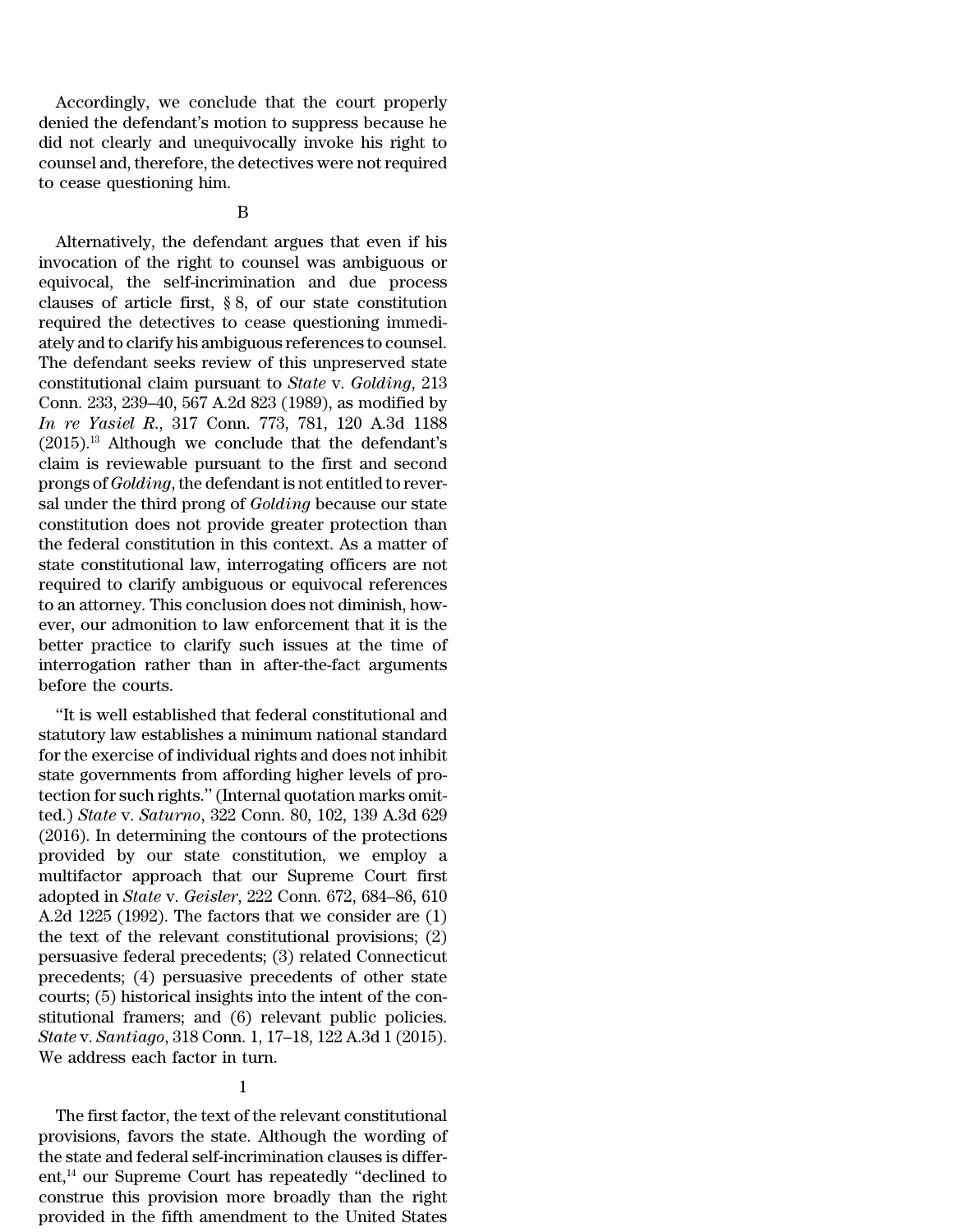constitution.'' *State* v. *Lockhart*, supra, 298 Conn. 552; *State* v. *Castonguay*, 218 Conn. 486, 495–96, 590 A.2d 901 (1991); *State* v. *Asherman*, 193 Conn. 695, 711–15, 478 A.2d 227 (1984), cert. denied, 470 U.S. 1050, 105 S. Ct. 1749, 84 L. Ed. 2d 814 (1985). ''The due process clauses of the state and federal constitutions are virtually identical.''<sup>15</sup> *State* v. *Ledbetter*, 275 Conn. 534, 562, 881 A.2d 290 (2005), cert. denied, 547 U.S. 1082, 126 S. Ct. 1798, 164 L. Ed. 2d 537 (2006). As a result, our Supreme Court has previously recognized that the similarity between the two provisions ''support[s] a common source and, thus, a common interpretation of the provisions.'' (Footnote omitted.) Id.; see also *State* v. *Wade*, 297 Conn. 262, 288, 998 A.2d 1114 (2010).

### 2

The second *Geisler* factor, persuasive federal precedents, favors the state as well. In *Davis* v. *United States*, supra, 512 U.S. 459, the United States Supreme Court ''decline[d] [the] petitioner's invitation to extend *Edwards* and require law enforcement officers to cease questioning immediately upon the making of an ambiguous or equivocal reference to an attorney.'' Instead, the *Davis* court adopted a bright-line approach: ''If the suspect's statement is not an unambiguous or unequivocal request for counsel, the officers have no obligation to stop questioning him.'' Id., 461–62.

Moreover, the United States Supreme Court has ''frequently emphasized that the *Edwards* rule is not a constitutional mandate, but judicially prescribed prophylaxis. . . . Because *Edwards* is our rule, not a constitutional command, it is our obligation to justify its expansion. . . . A judicially crafted rule is justified only by reference to its prophylactic purpose . . . and applies only where its benefits outweigh its costs . . . .'' (Citations omitted; internal quotation marks omitted.) *Maryland* v. *Shatzer*, supra, 559 U.S. 105–106; id., 108–109 (declining to extend *Edwards* to prevent officers from approaching suspects who have invoked their right to counsel after there has been break in custody because of diminished benefits and increased costs, namely, ''voluntary confessions it excludes from trial, and the voluntary confessions it deters law enforcement officers from even trying to obtain'').

3

The third *Geisler* factor, related Connecticut precedents, favors the state. The defendant is correct that this state has a long history of commitment to the principles of *Miranda*, as evidenced by the fact that our Supreme Court recognized the constitutional significance of *Miranda* long before the United States Supreme Court. Compare *State* v. *Ferrell*, 191 Conn. 37, 40–41, 463 A.2d 573 (1983) (''[a]lthough the *Miranda* warnings were originally effective in state prosecutions only because they were a component of due process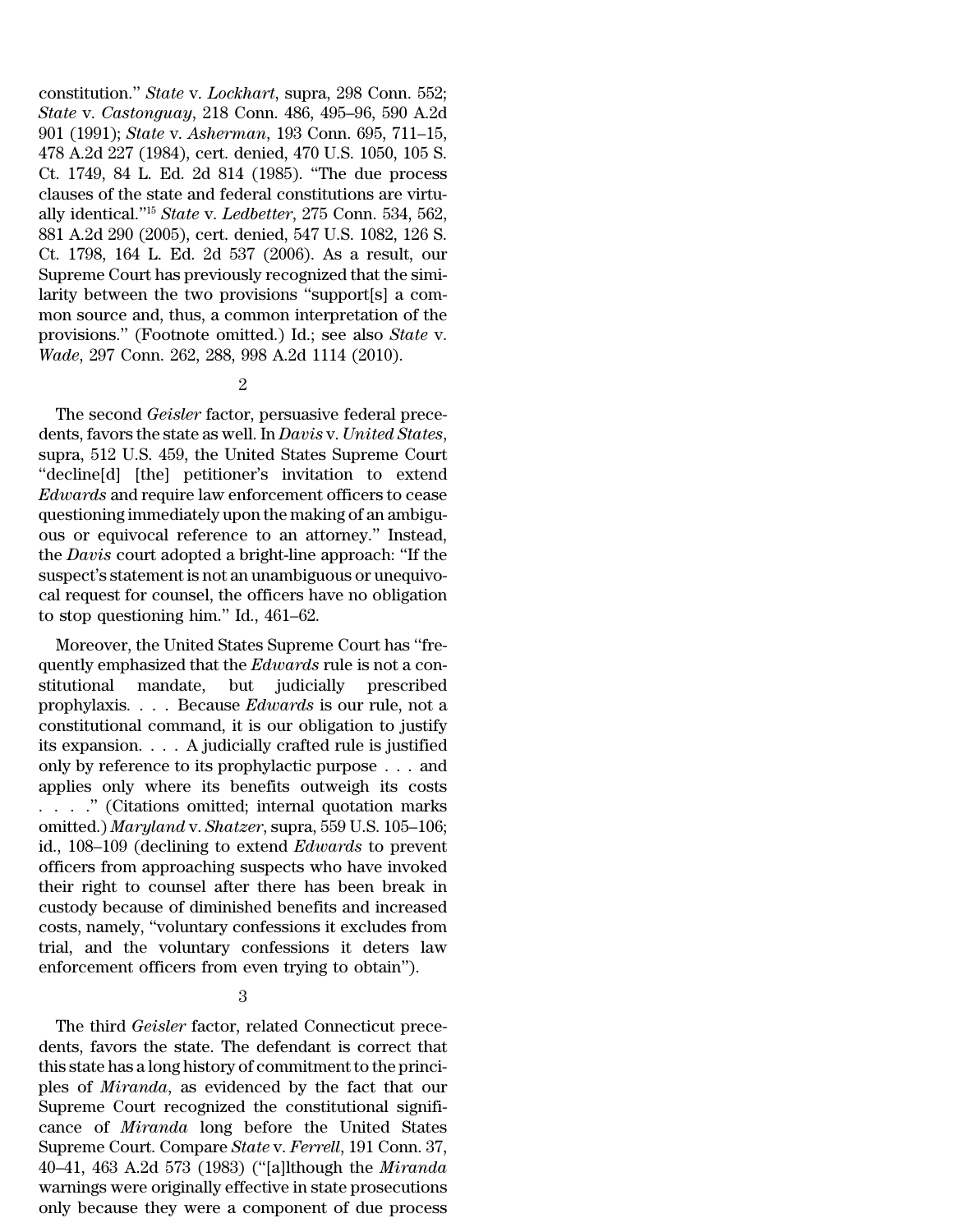of law under the fourteenth amendment . . . they have also come to have independent significance under our state constitution'' [citations omitted]), with *Dickerson* v. *United States*, 530 U.S. 428, 432, 444, 120 S. Ct. 2326, 147 L. Ed. 2d 405 (2000) (holding *Miranda* is a constitutional rule). Nevertheless, our Supreme Court has consistently held that our self-incrimination and due process clauses do not afford greater protection than the federal due process and self-incrimination clauses. See part III B 1 of this opinion. As a result, our courts have previously declined to utilize our state constitution to afford suspects greater protections during custodial interrogations than the federal constitution affords. E.g., *State* v. *Lockhart*, supra, 298 Conn. 543–44 (declining to require all custodial interrogations to be recorded); *State* v. *Lawrence*, 282 Conn. 141, 158–59, 920 A.2d 236 (2007) (declining to require higher standard of proof to establish voluntariness of confession); *State* v. *Piorkowski*, 243 Conn. 205, 221, 700 A.2d 1146 (1997) (declining to require presence of counsel for valid waiver ofright to counsel when defendant initiates contact with police and has been properly advised of his *Miranda* rights); *State* v. *Doyle*, 104 Conn. App. 4, 15–16 n.4, 931 A.2d 393 (declining to extend warnings required by *Miranda* to noncustodial police interviews), cert. denied, 284 Conn. 935, 935 A.2d 152 (2007). Indeed, our Supreme Court has declined to deviate from federal precedent specifically in the context of a defendant's invocation of the right to counsel under *Miranda*. E.g., *State* v. *Barrett*, 205 Conn. 437, 447, 448, 534 A.2d 219 (1987) (state constitution, like federal constitution, permits a distinction between suspect's willingness to make uncounseled oral statements and his disinclination to make uncounseled written statements); *State* v. *Hafford*, 252 Conn. 274, 293–94, 746 A.2d 150 (declining to hold that, as a matter of state constitutional law, when officers have honored an equivocal request for counsel by not asking suspect any further questions and suspect subsequently initiates contact with police, they cannot resume interrogation without first clarifying earlier equivocal request for counsel), cert. denied, 531 U.S. 855, 121 S. Ct. 136, 148 L. Ed. 2d 89 (2000).

Nonetheless, the defendant argues that the rule he proposes finds support in other aspects of our Supreme Court's jurisprudence. The precedent relied on by the defendant, however, is unpersuasive. First, the defendant relies on *State* v. *Ferrell*, supra, 191 Conn. 37, to support his contention that article first, § 8, affords greater protection than the federal constitution in the context of the right to counsel under *Miranda*. In *Ferrell*, our Supreme Court held that police officers may not testify regarding statements they overheard while the defendant, who was in custody, was speaking with his attorney; id., 41–42; reasoning that ''the right to consult a lawyer before being interrogated is meaningless if the accused cannot privately and freely discuss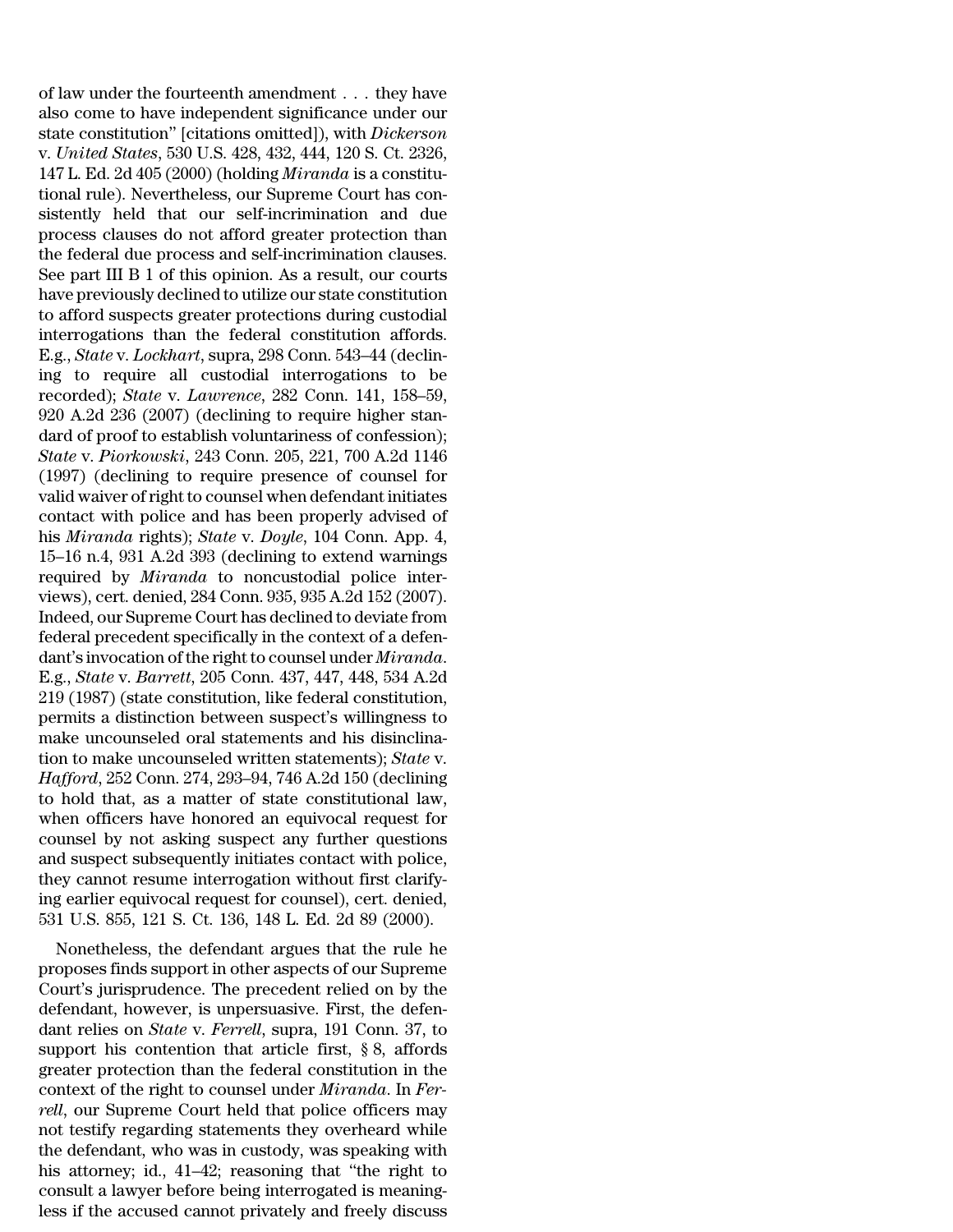the case with that attorney.'' Id., 45. The court's holding, however, was based on the due process clauses of both the state and federal constitutions, which it treated as being coextensive with one another. Id., 41, 45; see also *State* v. *Lockhart*, supra, 298 Conn. 554 (*Ferrell* does not ''[indicate] that our state constitution imposes greater protections with regard to the advisement of *Miranda* rights or requires additional corroboration for admission of testimony describing such an advisement'').

The defendant also relies on *State* v. *Stoddard*, 206 Conn. 157, 161, 537 A.2d 446 (1988). In that case, our Supreme Court concluded that our state constitution, unlike the federal constitution, imposes a duty on officers who are holding a suspect for custodial interrogation to act reasonably, diligently, and promptly to apprise the suspect of efforts by counsel to provide pertinent and timely legal assistance. Id., 163; cf. *Moran* v. *Burbine*, 475 U.S. 412, 422–23, 106 S. Ct. 1135, 89 L. Ed. 2d 410 (1986) (declining to impose such a duty). The court further held that a waiver of *Miranda* rights may, depending upon the totality of the circumstances, be vitiated by the failure of the police to fulfill this duty. *State* v. *Stoddard*, supra, 163. The court reasoned that the fact that ''a suspect validly waives the presence of counsel only means for the moment the suspect is foregoing the exercise of that conceptual privilege. . . . Faced with a concrete offer of assistance, however, a suspect may well decide to reclaim his or her continuing right to legal assistance. To pass up an abstract offer to call some unknown lawyer is very different from refusing to talk with an identified attorney actually available to provide at least initial assistance and advice, whatever might be arranged in the long run. A suspect indifferent to the first offer may well react quite differently to the second. . . . We cannot therefore conclude that a decision to forego the abstract offer contained in *Miranda* embodies an implied rejection of a specific opportunity to confer with a known lawyer.'' (Citations omitted; internal quotation marks omitted.) Id., 168.

Importantly, the conclusion in *Stoddard* was influenced by Connecticut's ''long history of recognizing the significance of the right to counsel . . . .'' Id., 164; see also id., 164–66. The court acknowledged that ''this history specifically illuminates the right to counsel that attaches after the initiation of adversary judicial proceedings,'' but it concluded that this history also informed the due process concerns raised by police interference with counsel's access to a custodial suspect. Id., 166. In particular, the court reasoned that because the police are responsible for the suspect's isolation during a custodial interrogation, they ''may not preclude the suspect from exercising the choice to which he is constitutionally entitled by responding in less than forthright fashion to the efforts by counsel to contact the suspect.'' Id., 167.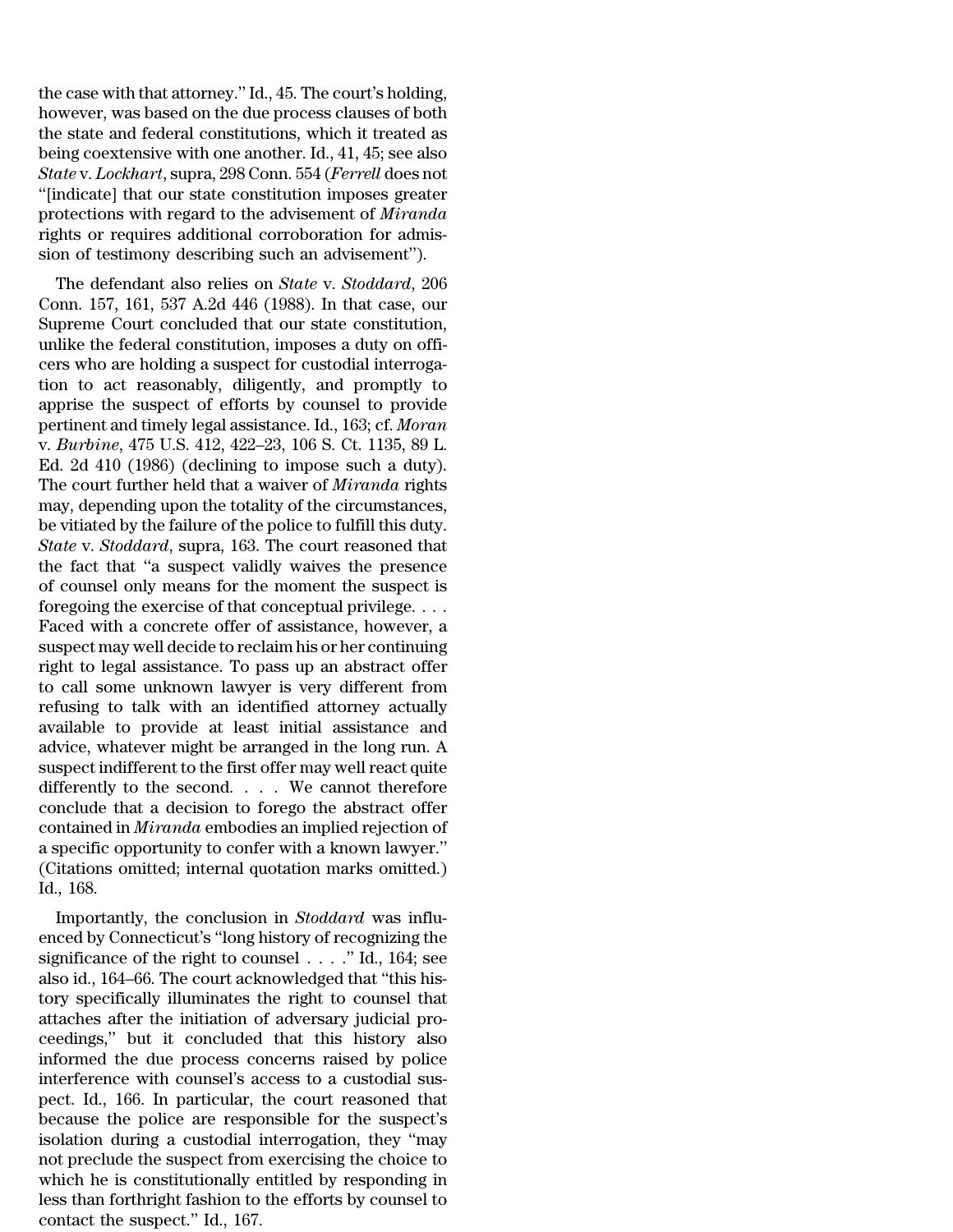Our Supreme Court clarified the narrow confines of *Stoddard* in *State* v. *Whitaker*, 215 Conn. 739, 751–52, 578 A.2d 1031 (1990). In that case, the defendant, who was a minor at the time of the custodial interrogation in question, argued that *Stoddard* required officers to inform him that his mother had called the police station and told them that she wanted him to speak with an attorney. Id., 751. The court rejected the defendant's claim, stating that ''*Stoddard* prohibited only police interference in the attorney-client relationship.'' (Internal quotation marks omitted.)Id., 752. The court considered the advice of the defendant's mother to be ''more akin to an abstract offer to call some unknown lawyer than the concrete offer of [legal] assistance that *Stoddard* protects.'' (Internal quotation marks omitted.) Id.

Like *Whitaker*, the present case does not directly implicate the attorney-client relationship or to involve a concrete offer of legal assistance. Instead, the defendant is asking this court to adopt a rule that would require interrogating officers to clarify equivocal or ambiguous references to an attorney in order to determine whether the defendant wants to invoke his right to counsel. *Stoddard* does not support the proposition that interrogating officers have a duty to help suspects calibrate their self-interest in deciding whether to speak orto invoke their *Miranda* rights. See *State* v. *Stoddard*, supra, 206 Conn. 168 (''the police have no general duty to 'supply a suspect with a flow of information to help him calibrate his self-interest in deciding whether to speak or stand by his rights' ''); see also *State* v. *Lockhart*, supra, 298 Conn. 554 (*Stoddard* does not ''[indicate] that our state constitution imposes greater protections with regard to the advisement of *Miranda* rights or requires additional corroboration for admission of testimony describing such an advisement'').

Finally, the defendant relies on pre-*Davis* precedent, in which our Supreme Court held that the federal constitution requires police officers upon the defendant's making of an ambiguous or equivocal reference to an attorney to cease questioning immediately and to clarify the statement. *State* v. *Anderson*, 209 Conn. 622, 627, 553 A.2d 589 (1989); *State* v. *Acquin*, 187 Conn. 647, 673–75, 448 A.2d 163 (1982), cert. denied, 463 U.S. 1229, 103 S. Ct. 3570, 77 L. Ed. 2d 1411 (1983), overruled in part by *Davis* v. *United States*, 512 U.S. 452, 459, 114 S. Ct. 2350, 129 L. Ed. 2d 362 (1994); see also *State* v. *Anonymous*, 240 Conn. 708, 723 n.16, 694 A.2d 766 (1997). The defendant argues that because of this precedent, he ''is not asking this court to 'go out on a limb' to make 'new law,' but is rather asking the court to embrace the 'old law'—and to refuse to follow *Davis*' step *backward* with respect to the *Miranda* right to counsel.'' (Emphasis in original.) The problem with the defendant's argument is that neither *Anderson* nor *Acquin* illuminate the issue presently before this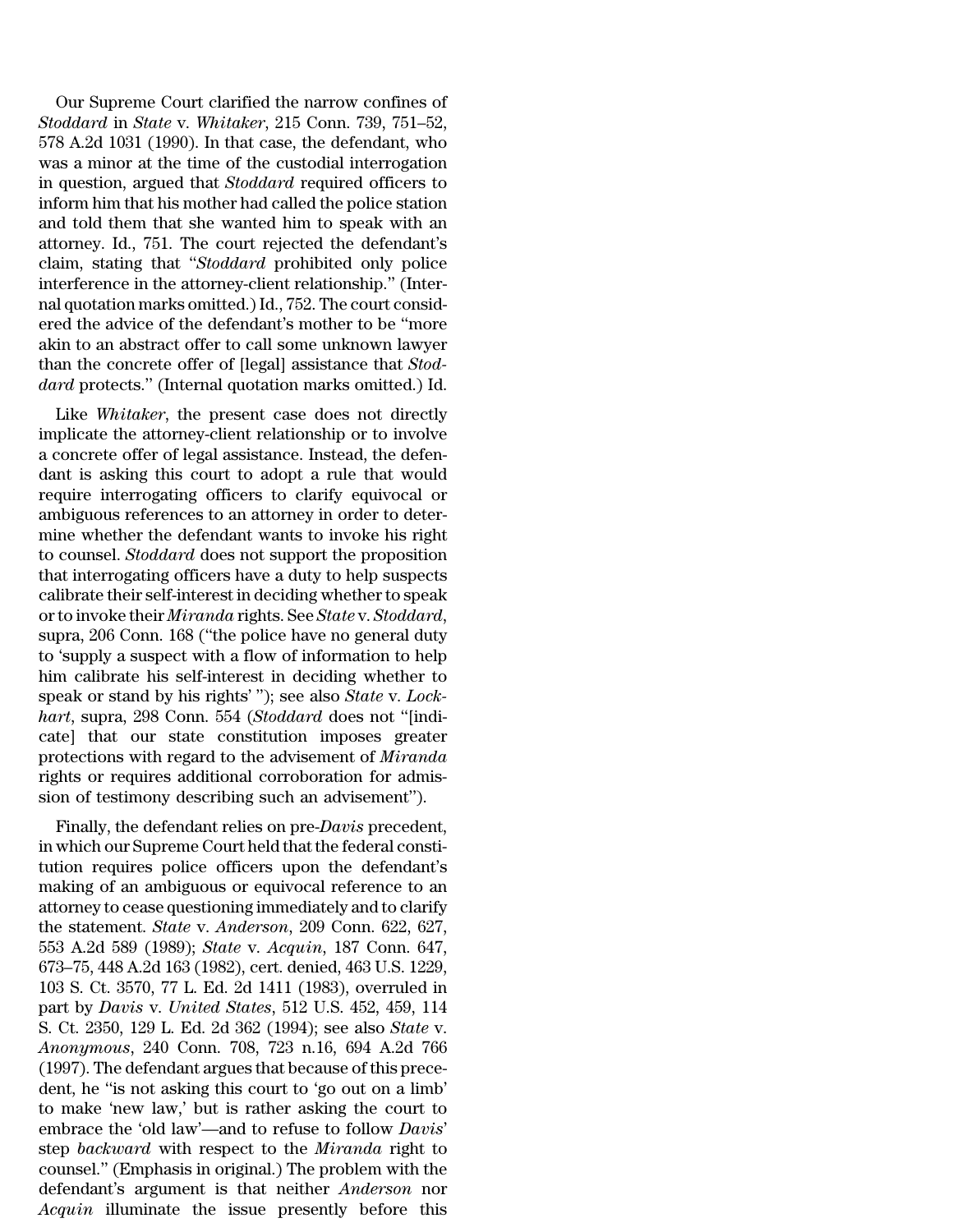court—whether (and why) our state constitution affords greater protection than the federal constitution in this context—because neither case adopted the clarification approach because of *state specific* factors. Instead, our Supreme Court adopted the clarification approach because, at the time, the United States Supreme Court had not provided guidance on how to address ambiguous or equivocal references to counsel and the trend among federal courts was to require clarification. *State* v. *Anderson*, supra, 627–28; *State* v. *Acquin*, supra, 673–75.

The fourth *Geisler* factor, persuasive precedents of other state courts, favors the state. The majority of states to address the specific issue of whether their state constitutions require interrogating officers to clarify ambiguous invocations of the right to counsel have followed *Davis* and declined to require clarification.<sup>16</sup> E.g., *People* v. *Crittenden*, 9 Cal. 4th 83, 129, 885 P.2d 887, 36 Cal. Rptr. 2d 474 (1994), cert. denied, 516 U.S. 849, 116 S. Ct. 144, 133 L. Ed. 2d 90 (1995); *State* v. *Owen*, 696 So. 2d 715, 719 (Fla.), cert. denied, 522 U.S. 1002, 118 S. Ct. 574, 139 L. Ed. 2d 413 (1997); *Taylor* v. *State*, 689 N.E.2d 699, 704 (Ind. 1997); *State* v. *Morgan*, 559 N.W.2d 603, 609 (Iowa 1997); *State* v. *Morris*, 255 Kan. 964, 981, 880 P.2d 1244 (1994); *Franklin* v. *State*, 170 So. 3d 481, 491 (Miss. 2015); *State* v. *Nixon*, 369 Mont. 359, 368–69, 298 P.3d 408 (2013); *State* v. *Perry*, 146 N.M. 208, 217, 207 P.3d 1185 (App. 2009); *State* v. *Saylor*, 117 S.W.3d 239, 245–46 (Tenn. 2003), cert. denied, 540 U.S. 1208, 124 S. Ct. 1483, 158 L. Ed. 2d 133 (2004); *State* v. *Panetti*, 891 S.W.2d 281, 283–84 (Tex. 1994); *State* v. *Horton*, 195 Wn. App. 202, 216–17, 380 P.3d 608 (2016), review denied, 187 Wn. 2d 1003, 386 P.3d 1083 (2017); *State* v. *Farley*, 192 W. Va. 247, 256, 452 S.E.2d 50 (1994); *State* v. *Jennings*, 252 Wis. 2d 228, 249, 647 N.W.2d 142 (2002); see *Commonwealth* v. *Sicari*, 434 Mass. 732, 746 n.10, 752 N.E.2d 684 (2001) (Supreme Judicial Court of Massachusetts ''content to interpret'' applicable provision in state constitution as fifth amendment has been interpreted by United States Supreme Court), cert. denied, 534 U.S. 1142, 122 S. Ct. 1096, 151 L. Ed. 2d 993 (2002). In many of these cases, the court's decision was driven by the fact that the relevant state constitutional provisions were virtually identical to and had been previously treated as coextensive with the relevant federal constitutional provisions. E.g., *People* v. *Crittenden*, supra, 129; *State* v. *Morris*, supra, 979–80; *State* v. *Saylor*, supra, 245–46; *State* v. *Horton*, supra, 216–17; *State* v. *Jennings*, supra, 248–49; see also *State* v. *Perry*, supra, 216–17 (defendant failed to show federal analysis is flawed or there is structural difference between relevant state and federal provisions).

We have found only four states that have rejected

<sup>4</sup>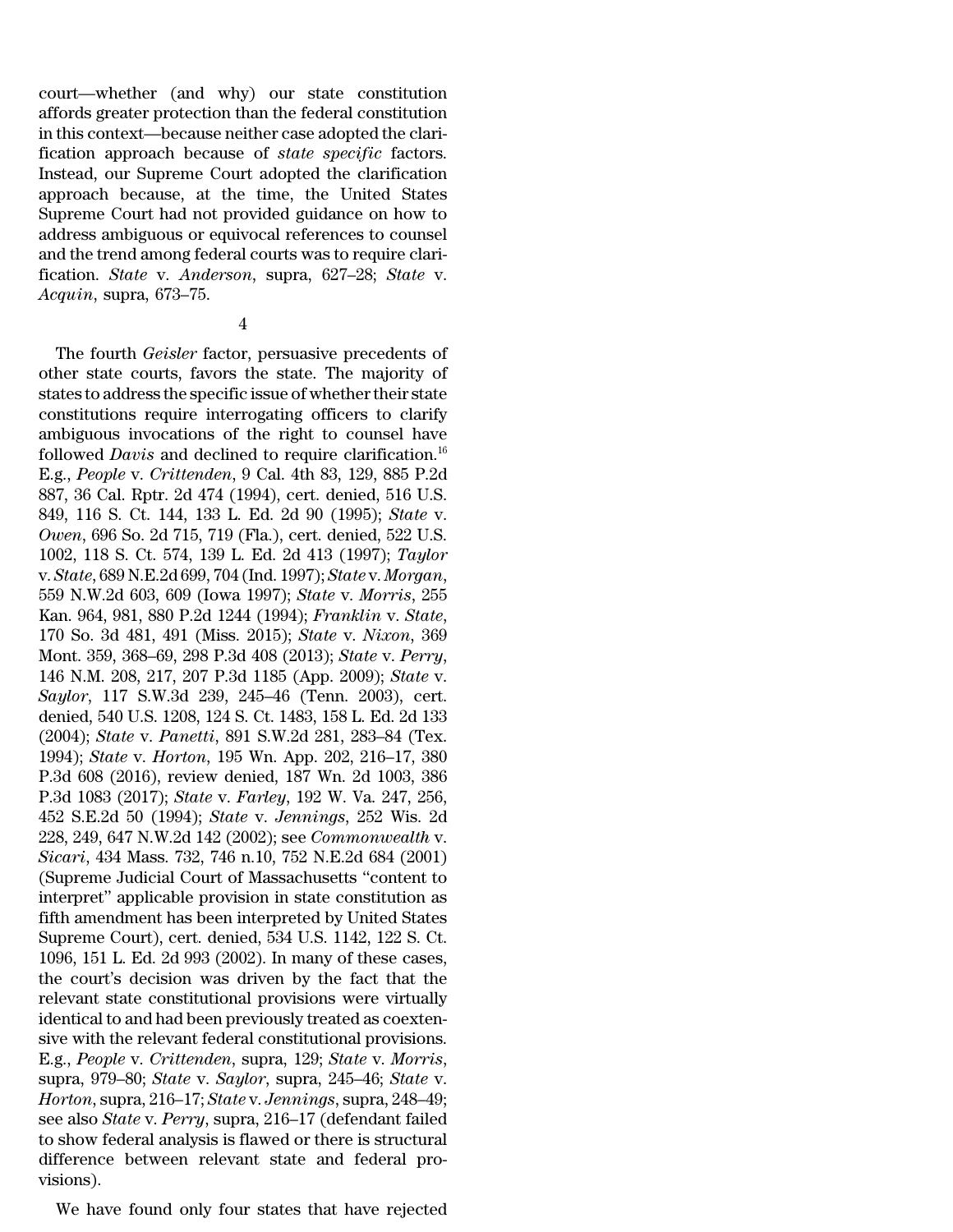*Davis* on the grounds that their state constitutions provide greater protection than the federal constitution in this context. See *Steckel* v. *State*, 711 A.2d 5, 10–11 (Del. 1998); *State* v. *Hoey*, 77 Haw. 17, 36, 881 P.2d 504 (1994); *State* v. *Risk*, 598 N.W.2d 642, 648–49 (Minn. 1999); *State* v. *Charboneau*, 323 Or. 38, 58–60, 913 P.2d 308  $(1996).$ <sup>17</sup> These decisions are unpersuasive, however, because they appear to be driven by judicial preference for the clarification approach rather than by a meaningful distinction between the state and federal constitutions. Indeed, none of the decisions involved any meaningful state constitutional analysis, such as we are required to perform pursuant to the *Geisler* decision.

### 5

The parties agree that the fifth *Geisler* factor, historical insights into the intent of the constitutional framers, is neutral because *Miranda* warnings did not exist in 1818 when our constitution was originally enacted.<sup>18</sup>

### 6

The sixth *Geisler* factor, relevant public policies, is neutral because there are policy arguments in favor of both the *Davis* bright-line approach and the clarification approach. The comparative merit of each approach was thoroughly explored in *Davis*. Compare *Davis* v. *United States*, supra, 512 U.S. 458–62 (adopting the bright-line approach) with id., 469–75 (Souter, J., concurring in the judgment) (advocating for the clarification approach). In addition, numerous academic works have addressed the impact of *Davis* as well as the merits of the bright-line and clarification approaches. E.g., M. Strauss, ''*Understanding* Davis *v.* United States,'' 40 Loy. L.A. L. Rev. 1011, 1012–13 (2007) (analyzing comparative impact of *Davis* on women, minorities, and Caucasian men); T. Levenberg, ''*Fifth Amendment— Responding to Ambiguous Requests for Counsel During Custodial Interrogations* Davis *v.* United States, 114 S. Ct. 2350 (1994),'' 85 J. Crim. L. & Criminology 962, 963 (1995) (analyzing merits of bright-line, clarification, and per se approaches and proposing modified clarification approach); see also *State* v. *Effler*, 769 N.W.2d 880, 896 (Iowa) (Appel, J., specially concurring) (collecting academic and judicial writings criticizing *Davis*), cert. denied, 558 U.S. 1096, 130 S. Ct. 1024, 175 L. Ed. 2d 627 (2009). These policy perspectives need not be repeated here except to note that the policy debate among the legal and academic communities reflects the fact that ''*Miranda* represents a compromise between the need of the state for effective interrogation of a suspect to solve a crime and the right of the individual to say nothing that may incriminate him.'' *State* v. *Stoddard*, supra, 206 Conn. 181 (*Shea, J*., dissenting); accord *Davis* v. *United States*, supra, 460–61; *Davis* v. *United States*, supra, 469 (Souter, J., concurring in the judgment). In essence, the bright-line approach adopted by *Davis* prioritizes society's interest in effective law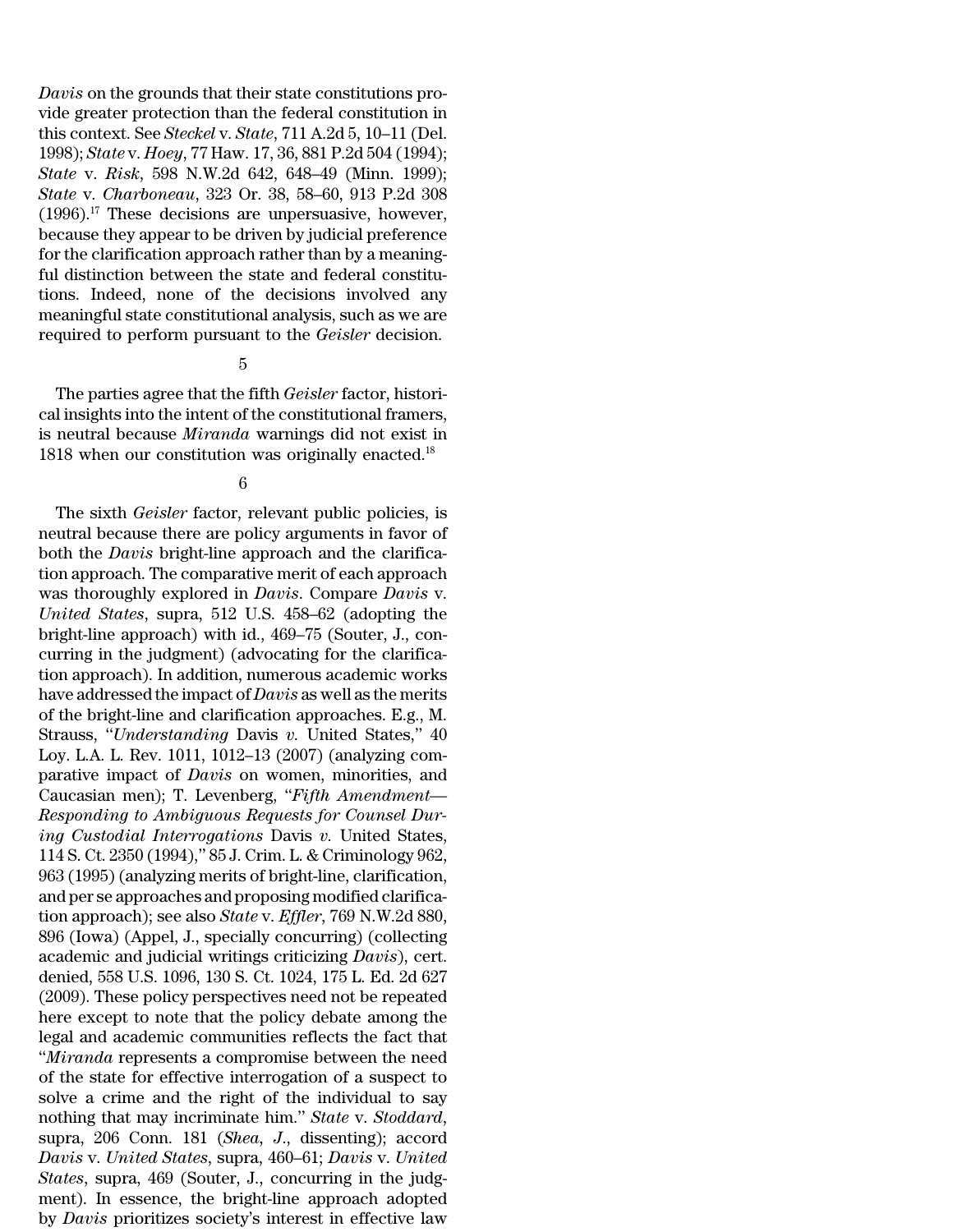enforcement whereas the clarification approach the defendant advocates prioritizes the individual's right not to say something that may incriminate him by securing the advice of counsel.

Having performed a complete *Geisler* analysis of the defendant's state constitutional claim in this appeal, we conclude that article first, § 8, does not provide greater protection than the federal constitution with respect to ambiguous or equivocal references to counsel during a custodial interrogation. Having reviewed our own constitutional language, precedents and history, we cannot discern any meaningful difference between the state and federal constitutional protections against compulsory self-incrimination that would justify or require a ''third layer of prophylaxis'' that the United States Supreme Court has found to be unnecessary. Moreover, the vast majority of our sister states have concluded that their state constitutions do not afford greater protections than the federal constitution in this context. Although some states have elected to adopt the clarification approach as a matter of state constitutional law, the reasoning in those decisions is not persuasive. Finally, although the defendant's position finds some support in the academic and legal communities, we do not believe that countervailing policy arguments are sufficient justification to diverge from our Supreme Court's well established precedent holding that our selfincrimination and due process clauses are coextensive with the federal self-incrimination and due process clauses. We therefore decline to adopt a new state constitutional standard at this time.

Nonetheless, we believe that it is appropriate in this opinion to reiterate the advice offered by the United States Supreme Court in *Davis*: ''[W]hen a suspect makes an ambiguous or equivocal statement *it will often be good police practice for the interviewing officers to clarify whether or not he actually wants an attorney*. . . . Clarifying questions help protect the rights of the suspect by ensuring that he gets an attorney if he wants one, and will minimize the chance of a confession being suppressed due to subsequent judicial second-guessing as to the meaning of the suspect's statementregarding counsel.''(Emphasis added.) *Davis* v. *United States*, supra, 512 U.S. 461.

The judgment is affirmed.

#### In this opinion the other judges concurred.

<sup>1</sup> General Statutes § 53-21 provides in relevant part: "(a) Any person who (1) wilfully . . . causes or permits any child under the age of sixteen years to be placed in such a situation that . . . the morals of such child are likely to be impaired . . . or (2) has contact with the intimate parts . . . of a child under the age of sixteen years . . . in a sexual and indecent manner likely to impair the health or morals of such child . . . .''

''Intimate parts'' means, in relevant part, ''the genital area . . . .'' General Statutes § 53a-65 (8).

<sup>2</sup> In accordance with our policy of protecting the privacy interests of the victims of the crime of risk of injury to a child, we decline to identify the victim or others through whom the victim's identity may be ascertained.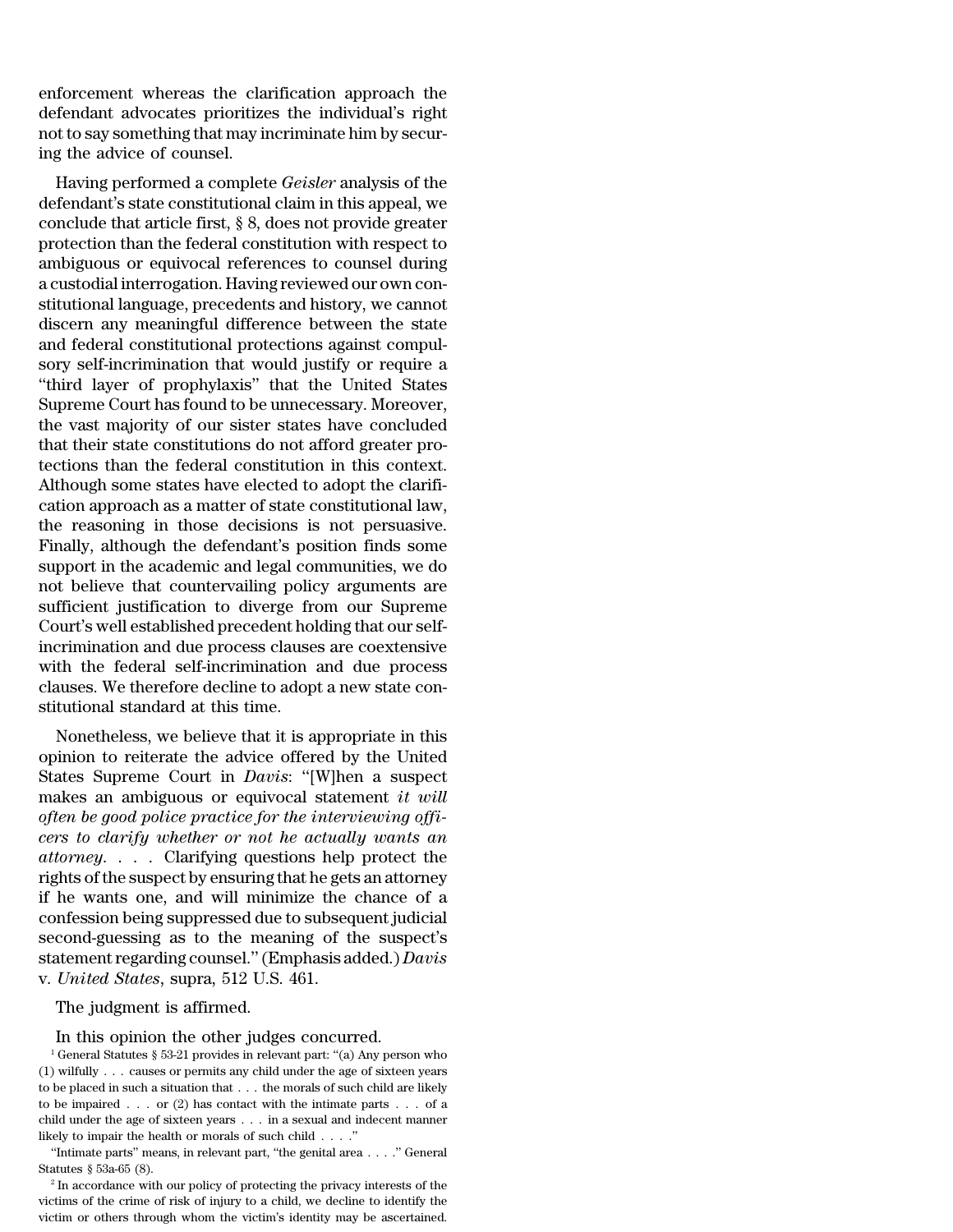See General Statutes § 54-86e.

<sup>3</sup> The victim's mother testified that he is in the middle of the autism scale and considered high functioning.

<sup>4</sup> The defendant is not circumcised.

<sup>5</sup> At trial, the victim's father maintained that he spoke to the victim about his sexuality because his wife found pictures of penises on the victim's Nintendo DS. In his statement to the police on September 30, 2013, however, he stated that he spoke to the victim about his sexuality because his wife found pictures of his stomach on the victim's Nintendo DS and the victim was always rubbing and touching his stomach. The victim's father did not mention in his police statement that his wife had found pictures of penises on the victim's Nintendo DS.

 $6$  We observe, without further comment, that the victim's mother worked for seven years as a police officer in New Haven and approximately twentytwo years in adult probation. She further acknowledged at trial that, in that capacity, she had testified ''countless'' times and was comfortable in a courtroom setting.

 $^7$  The defendant further asks this court to exercise its supervisory authority over the administration of justice to implement a cease and clarify rule. ''It is well settled that [a]ppellate courts possess an inherent supervisory authority over the administration of justice.'' (Internal quotation marks omitted.) *State* v. *Elson*, 311 Conn. 726, 764, 91 A.3d 862 (2014). ''The exercise of our supervisory powers is an extraordinary remedy to be invoked only when circumstances are such that the issue at hand, while not rising to the level of a constitutional violation, is nonetheless of utmost seriousness, not only for the integrity of a particular trial but also for the perceived fairness of the judicial system as a whole.'' (Internal quotation marks omitted.) Id., 765. The defendant's request implicates the scope of our supervisory authority, however, ''because we normally exercise this power with regard to the conduct of judicial actors.'' *State* v. *Lockhart*, 298 Conn. 537, 576, 4 A.3d 1176 (2010). Although imposing a cease and clarify rule on law enforcement would directly affect the admissibility of evidence, which is surely within the authority of this court, it would also directly implicate the activities of law enforcement agencies. Accordingly, we decline to invoke our supervisory authority in the present case. Accord *State* v. *Fernandez*, 52 Conn. App. 599, 615, 728 A.2d 1 (declining defendant's invitation to exercise our supervisory authority ''[b]ecause acceptance of the defendant's invitation would require this court to exercise our supervisory powers outside the conduct of judicial actors''), cert. denied, 249 Conn. 913, 733 A.2d 229, cert. denied, 528 U.S. 939, 120 S. Ct. 348, 14 L. Ed. 2d 272 (1999).

<sup>8</sup> See *Miranda* v. *Arizona*, 384 U.S. 436, 478–79, 86 S. Ct. 1602, 16 L. Ed. 2d 694 (1966).

<sup>9</sup> Zerella testified at trial that ''I actually didn't have a picture of [the defendant] . . . without any clothes on. I never did.'' He explained that lying to a suspect is a tactic often used by members of law enforcement to obtain information or an admission from a suspect.

<sup>10</sup> Although the defendant invoked his right to counsel under the Connecticut constitution, he did not argue before the trial court that the Connecticut constitution affords greater protection than the federal constitution with respect to ambiguous invocations of the right to counsel during custodial interrogations.

<sup>11</sup> Pursuant to Practice Book  $\S 64-1$  (a) (4), the defendant has provided this court with a signed transcript of the court's oral ruling.

 $12$  Our standard of review of a trial court's findings and conclusions in connection with a motion to suppress is well defined. ''A finding of fact will not be disturbed unless it is clearly erroneous in view of the evidence and pleadings in the whole record . . . . [W]hen [however] a question of fact is essential to the outcome of a particular legal determination that implicates a defendant's constitutional rights, and the credibility of witnesses is not the primary issue, our customary deference to the trial court's factual findings is tempered by a scrupulous examination of the record to ascertain that the trial court's factual findings are supported by substantial evidence. . . . [When] the legal conclusions of the court are challenged, [our review is plenary, and] we must determine whether they are legally and logically correct and whether they find support in the facts set [forth] in the memorandum of decision . . . .'' (Internal quotation marks omitted.) *State* v. *Gonzalez*, 302 Conn. 287, 295–96, 25 A.3d 648 (2011).

<sup>13</sup> "Under *Golding*, a defendant can prevail on a claim of constitutional error not preserved at trial only if all of the following conditions are met: (1) the record is adequate to review the alleged claim of error; (2) the claim